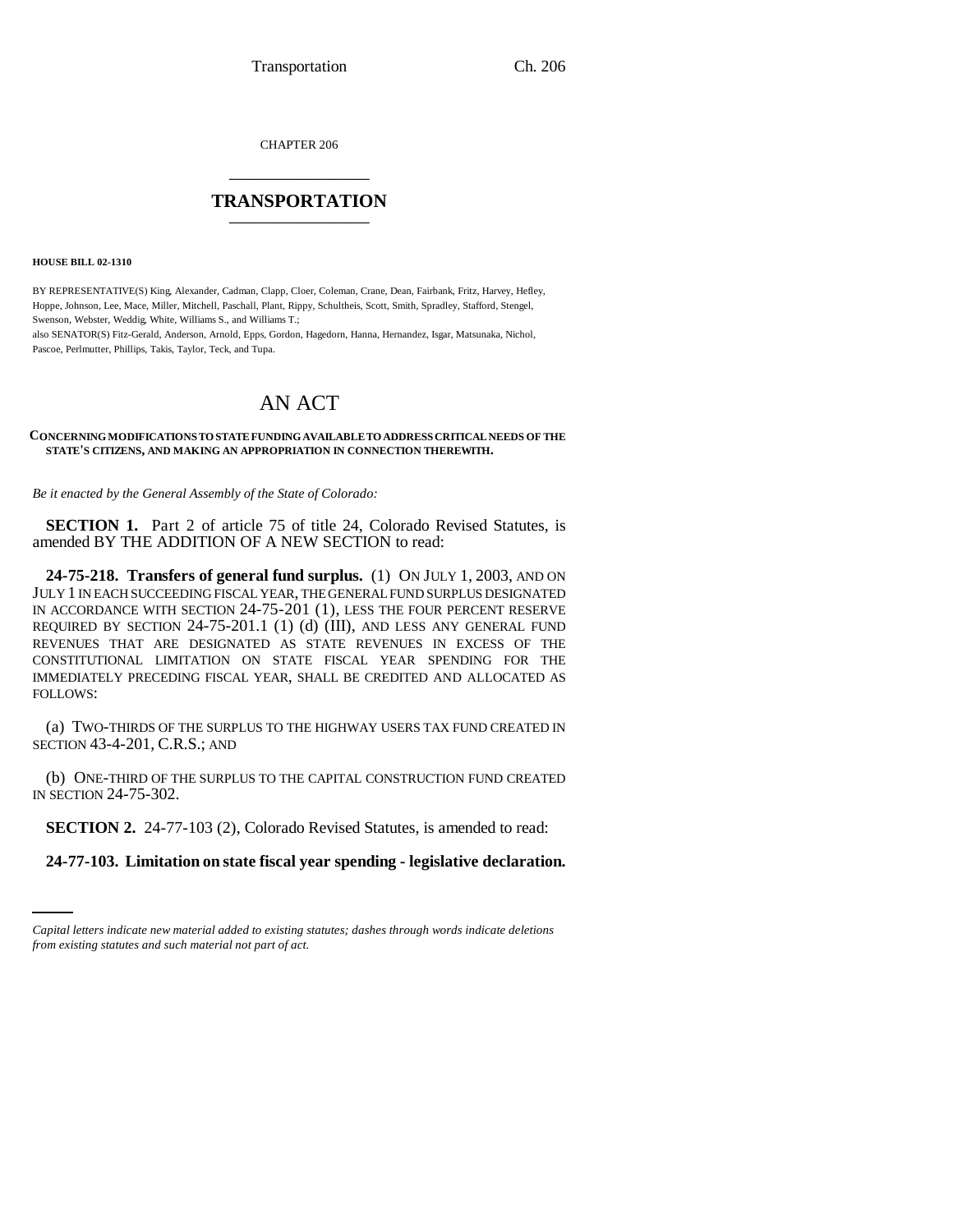(2) (a) (I) For purposes of paragraph (b) of subsection (1) of this section, AND IN ACCORDANCE WITH SECTION 20 (7) (a) OF ARTICLE X OF THE STATE CONSTITUTION, the percentage of allowable increase in state fiscal year spending shall equal the sum of inflation as modified by the percentage change in state population in the prior calendar year.

(II) THE GENERAL ASSEMBLY HEREBY FINDS AND DECLARES THAT:

(A) SECTION 20 (7) (a) OF ARTICLE X OF THE STATE CONSTITUTION REQUIRES THE MAXIMUM ANNUAL PERCENTAGE CHANGE IN STATE FISCAL YEAR SPENDING TO EQUAL INFLATION PLUS THE PERCENTAGE CHANGE IN STATE POPULATION IN THE PRIOR CALENDAR YEAR ADJUSTED FOR REVENUE CHANGES APPROVED BY VOTERS.

(B) IT IS THE CONSIDERED JUDGMENT OF THE GENERAL ASSEMBLY THAT THE INCLUSION OF INFLATION AND THE PERCENTAGE CHANGE IN STATE POPULATION IN THE PRIOR CALENDAR YEAR WHEN CALCULATING THE MAXIMUM ANNUAL PERCENTAGE CHANGE IN STATE FISCAL YEAR SPENDING IS DESIGNED TO ALLOW STATE FISCAL YEAR SPENDING TO INCREASE TO THE EXTENT NECESSARY, BUT ONLY TO THE EXTENT NECESSARY, TO ENSURE THAT STATE POPULATION GROWTH AND INFLATION, WHICH ARE FACTORS BEYOND THE DIRECT CONTROL OF STATE GOVERNMENT, DO NOT UNDULY AFFECT THE ABILITY OF THE STATE TO FUND TRANSPORTATION PROJECTS AND OTHER PROJECTS AND SERVICES NEEDED TO MEET THE DEMANDS OF A GROWING POPULATION.

(III) THE GENERAL ASSEMBLY FURTHER FINDS AND DECLARES THAT:

(A) FOR THE PURPOSE OF DETERMINING THE MAXIMUM PERCENTAGE CHANGE IN STATE FISCAL YEAR SPENDING FOR ANY GIVEN FISCAL YEAR, SECTION 20 (7) (a) OF ARTICLE X OF THE STATE CONSTITUTION REQUIRES THE STATE TO ANNUALLY DETERMINE POPULATION BY ANNUAL FEDERAL CENSUS ESTIMATES AND TO FURTHER ADJUST THE POPULATION DETERMINED EVERY DECADE TO MATCH THE DECENNIAL FEDERAL CENSUS.

(B) SECTION 20 (7) (a) OF ARTICLE X OF THE STATE CONSTITUTION DOES NOT SPECIFY HOW ADJUSTMENTS TO POPULATION TO MATCH THE DECENNIAL FEDERAL CENSUS ARE TO BE MADE AND IT IS THEREFORE WITHIN THE LEGISLATIVE PREROGATIVE TO DETERMINE THE MANNER IN WHICH SUCH ADJUSTMENTS ARE TO BE MADE.

(C) THE RESULTS OF THE 2000 FEDERAL CENSUS INDICATE THAT THE ANNUAL FEDERAL CENSUS ESTIMATES USED TO DETERMINE POPULATION FOR THE PURPOSE OF DETERMINING THE MAXIMUM ANNUAL PERCENTAGE CHANGE IN STATE FISCAL YEAR SPENDING IN THE FISCAL YEARS PRIOR TO THE 2001-02 FISCAL YEAR UNDERESTIMATED POPULATION GROWTH IN THE STATE, WHICH CAUSED A CUMULATIVE REDUCTION IN THE MAXIMUM ANNUAL PERCENTAGE CHANGE IN STATE FISCAL YEAR SPENDING DURING THE PRIOR FISCAL YEARS, RESULTED IN OVER-REFUNDS OF STATE REVENUES DURING THE PRIOR FISCAL YEARS, AND IMPAIRED THE STATE'S ABILITY TO FUND TRANSPORTATION PROJECTS AND OTHER PROJECTS AND SERVICES NEEDED TO MEET THE DEMANDS OF THE STATE'S GROWING POPULATION.

(D) IT IS CONSISTENT WITH THE PURPOSES OF SECTION 20 (7) (a) OF ARTICLE X OF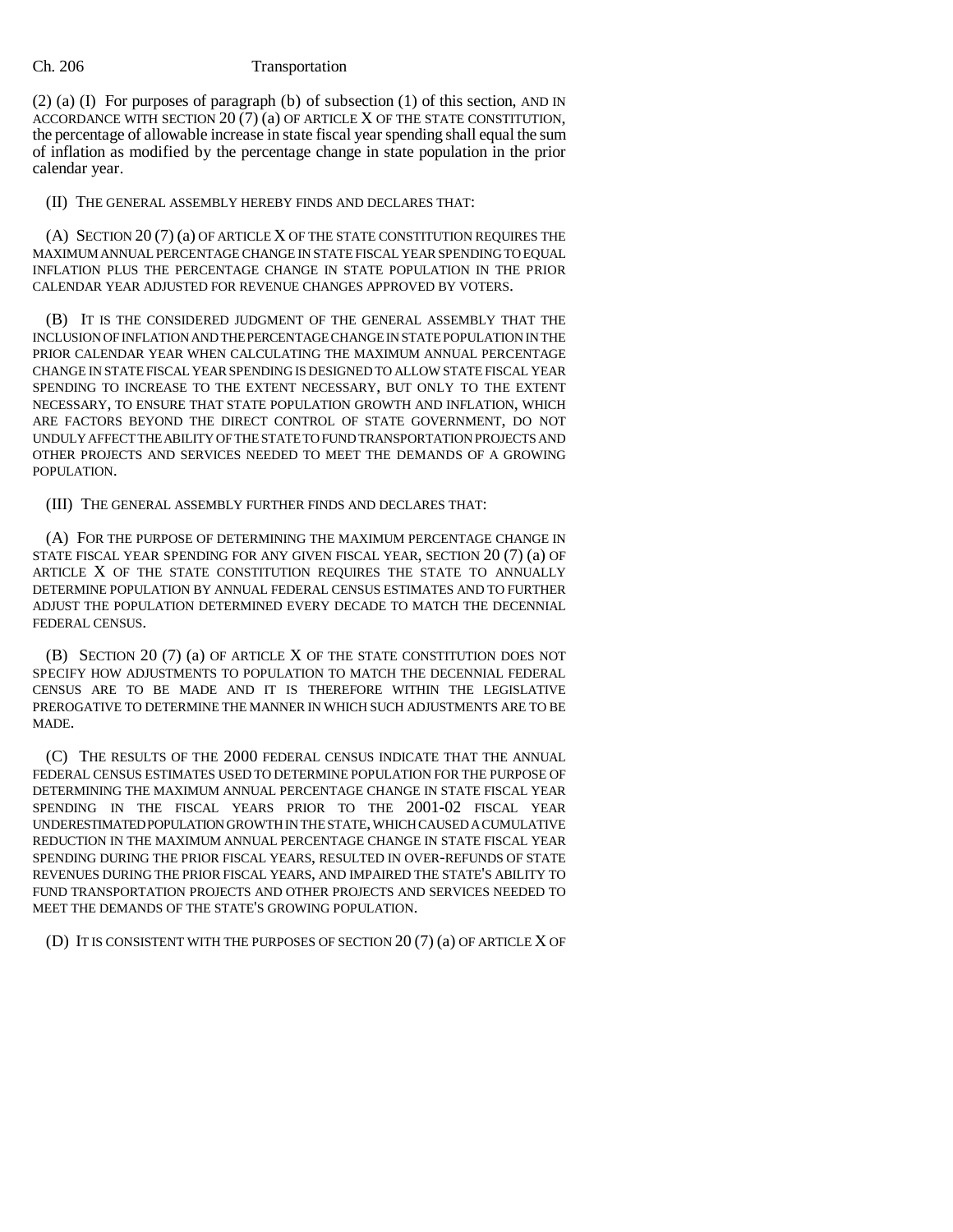### Transportation Ch. 206

THE STATE CONSTITUTION FOR THE GENERAL ASSEMBLY TO ENACT LEGISLATION THAT WILL ENSURE THAT THE STATE CAN RECOUP STATE REVENUES LOST BECAUSE THE UNDERESTIMATES OF POPULATION GROWTH IN THE STATE IN THE FISCAL YEARS PRIOR TO THE 2001-02 FISCAL YEAR RESULTED IN OVER-REFUNDS OF STATE REVENUES AND THAT THE STATE CAN ALSO RECOUP STATE REVENUES LOST IN THE FUTURE DUE TO OVER-REFUNDS RESULTING FROM FUTURE UNDERESTIMATES OF POPULATION GROWTH.

(E) THE MECHANISM FOR ALLOWING THE ADJUSTMENT OF POPULATION EVERY DECADE TO MATCH THE FEDERAL CENSUS TO OCCUR OVER MORE THAN ONE FISCAL YEAR WHEN THE ACTUAL AMOUNT OF STATE FISCAL YEAR SPENDING FOR THE FIRST FISCAL YEAR IN WHICH SUCH AN ADJUSTMENT CAN BE MADE IS INSUFFICIENT TO ALLOW THE STATE TO RECOUP THE FULL AMOUNT OF ALL OVER-REFUNDS RESULTING FROM UNDERESTIMATES OF POPULATION GROWTH THAT IS SET FORTH IN SUBPARAGRAPH (II.5) OF PARAGRAPH (b) OF THIS SUBSECTION (2), IS REASONABLE, NECESSARY, IN THE BEST INTERESTS OF THE STATE, AND CONSISTENT WITH THE REQUIREMENTS AND OBJECTIVES OF SECTION 20 (7) (a) OF ARTICLE X OF THE STATE CONSTITUTION.

(b) (I) Except as otherwise provided in subparagraph  $(H)$  SUBPARAGRAPHS (II) AND  $(II.5)$  of this paragraph  $(b)$ , the percentage change in state population for any given calendar year shall be the percentage change between the estimate of state population due to be issued by the United States bureau of census in December of such calendar year with a reference date of July 1 of the same calendar year and the estimate of state population due to be issued by the United States bureau of census in December of the same calendar year with a reference date of July 1 of the immediately preceding calendar year.

(II) EXCEPT AS OTHERWISE PROVIDED IN SUBPARAGRAPH (II.5) OF THIS PARAGRAPH (b), for any calendar year for which an estimate of state population is not issued due to the federal census of the United States bureau of census, the percentage change in state population for such calendar year shall be the percentage change between the state population as reported in the federal census conducted by the United States bureau of census due in December of such calendar year and the estimate of state population due to be issued by the United States bureau of census in December of the same year with a reference date of July 1 of the immediately preceding calendar year.

(II.5) (A) IF THE LIMITATION ON STATE FISCAL YEAR SPENDING FOR A GIVEN FISCAL YEAR IS CALCULATED WITH A PERCENTAGE OF ALLOWABLE INCREASE IN STATE FISCAL YEAR SPENDING THAT INCLUDES A PERCENTAGE CHANGE IN STATE POPULATION DETERMINED IN ACCORDANCE WITH SUBPARAGRAPH (II) OF THIS PARAGRAPH (b) AND THE LIMITATION ON STATE FISCAL YEAR SPENDING EXCEEDS THE ACTUAL AMOUNT OF STATE FISCAL YEAR SPENDING FOR THAT FISCAL YEAR, THE PERCENTAGE CHANGE IN STATE POPULATION SHALL BE REDUCED SO THAT THE LIMITATION ON STATE FISCAL YEAR SPENDING FOR THAT FISCAL YEAR CALCULATED WITH A PERCENTAGE OF ALLOWABLE INCREASE IN STATE FISCAL YEAR SPENDING THAT INCLUDES SUCH REDUCED PERCENTAGE CHANGE IN STATE POPULATION EQUALS THE AMOUNT OF STATE FISCAL YEAR SPENDING FOR THAT FISCAL YEAR.

(B) THE DIFFERENCE BETWEEN THE PERCENTAGE CHANGE IN STATE POPULATION DETERMINED IN ACCORDANCE WITH SUBPARAGRAPH (II) OF THIS PARAGRAPH (b) AND THE REDUCED PERCENTAGE CHANGE IN STATE POPULATION USED TO CALCULATE THE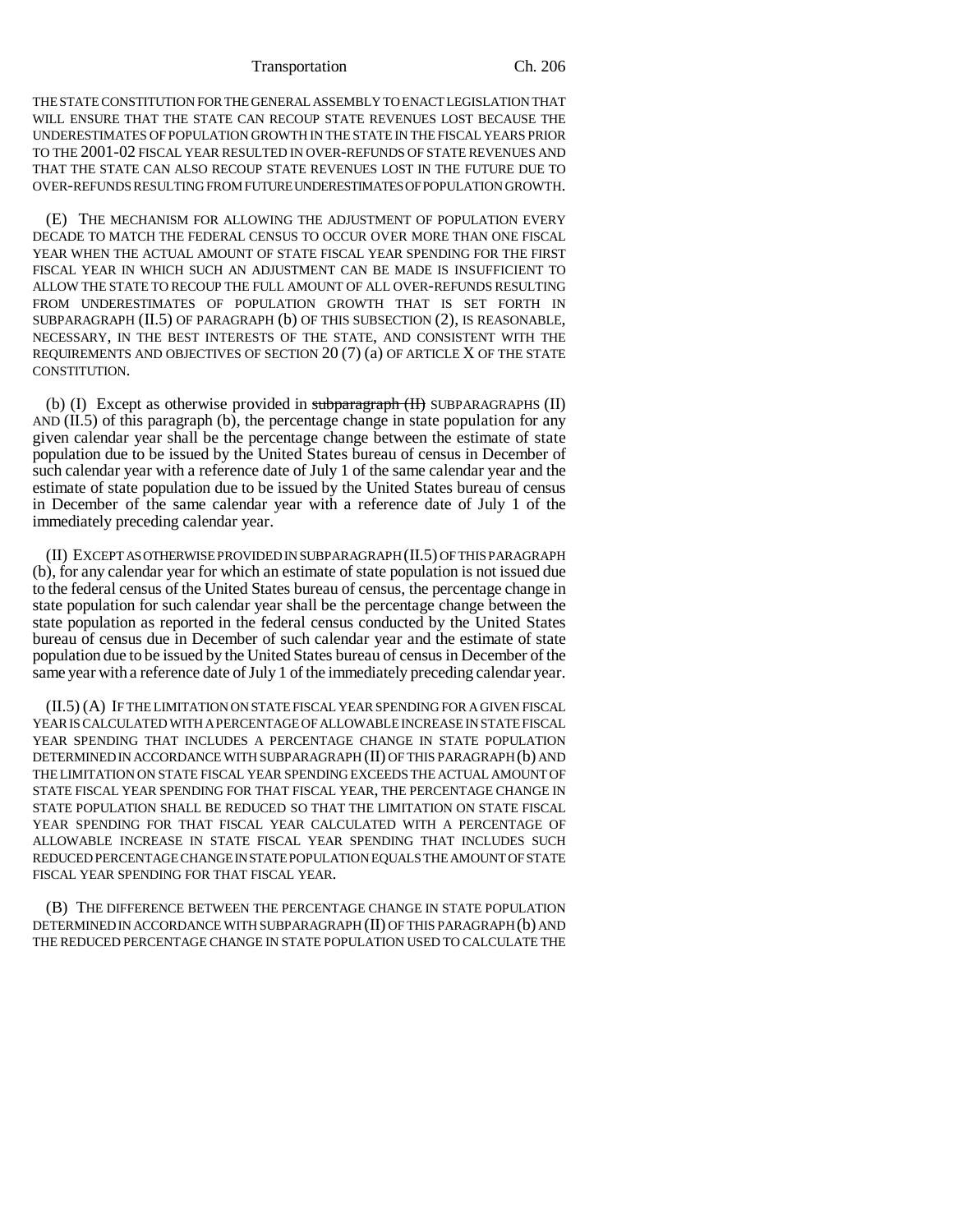LIMITATION ON STATE FISCAL YEAR SPENDING PURSUANT TO SUB-SUBPARAGRAPH (A) OF THIS SUBPARAGRAPH (II.5) SHALL BE CARRIED FORWARD AS AN ADJUSTMENT OF THE PERCENTAGE CHANGE IN STATE POPULATION DETERMINED PURSUANT TO SUBPARAGRAPH (I) OF THIS PARAGRAPH (b) FOR A MAXIMUM PERIOD OF NINE FISCAL YEARS. IF THE AMOUNT OF STATE FISCAL YEAR SPENDING FOR THE IMMEDIATELY SUBSEQUENT FISCAL YEAR EXCEEDS THE LIMITATION ON STATE FISCAL YEAR SPENDING FOR THAT FISCAL YEAR, THE UNUSED ADJUSTMENT SHALL BE ADDED FIRST TO THE PERCENTAGE CHANGE IN STATE POPULATION DETERMINED PURSUANT TO SUBPARAGRAPH (I) OF THIS PARAGRAPH (b) THAT IS INCLUDED IN THE PERCENTAGE OF THE ALLOWABLE INCREASE IN STATE FISCAL YEAR SPENDING USED IN CALCULATING THE LIMITATION ON STATE FISCAL YEAR SPENDING FOR THAT FISCAL YEAR TO THE GREATEST EXTENT POSSIBLE WITHOUT CAUSING THE LIMITATION ON STATE FISCAL YEAR SPENDING TO EXCEED THE ACTUAL AMOUNT OF STATE FISCAL YEAR SPENDING FOR THAT FISCAL YEAR.

(C) ANY REMAINING PORTION OF THE UNUSED ADJUSTMENT SHALL CONTINUE TO BE ADDED, TO THE GREATEST EXTENT POSSIBLE, TO THE PERCENTAGE CHANGE IN STATE POPULATION DETERMINED PURSUANT TO SUBPARAGRAPH (I) OF THIS PARAGRAPH (b) THAT IS INCLUDED IN THE PERCENTAGE OF ALLOWABLE INCREASE IN STATE FISCAL YEAR SPENDING USED IN CALCULATING THE LIMITATION ON STATE FISCAL YEAR SPENDING FOR SUBSEQUENT FISCAL YEARS WITHOUT CAUSING THE LIMITATION ON STATE FISCAL YEAR SPENDING FOR A GIVEN FISCAL YEAR TO EXCEED THE ACTUAL AMOUNT OF STATE FISCAL YEAR SPENDING FOR THAT FISCAL YEAR.

(D) ANY PORTION OF THE UNUSED ADJUSTMENT THAT REMAINS UNUSED AFTER THE EXPIRATION OF THE MAXIMUM PERIOD OF NINE FISCAL YEARS SHALL NOT BE INCLUDED IN THE PERCENTAGE OF ALLOWABLE INCREASE IN STATE FISCAL YEAR SPENDING USED IN CALCULATING THE LIMITATION ON STATE FISCAL YEAR SPENDING FOR ANY FISCAL YEAR SUBSEQUENT TO THE EXPIRATION OF SUCH PERIOD.

**SECTION 3.** 30-11-101 (1) (f), Colorado Revised Statutes, is amended, and the said 30-11-101 (1) is further amended BY THE ADDITION OF A NEW PARAGRAPH, to read:

**30-11-101. Powers of counties.** (1) Each organized county within the state shall be a body corporate and politic, and as such shall be empowered for the following purposes:

(f) To develop, maintain, and operate mass transportation systems, which power shall be vested either individually in the board of county commissioners or jointly with other political subdivisions or governmental entities formed pursuant to the provisions of part 2 of article 1 of title 29, C.R.S. Except that AS PROVIDED IN PARAGRAPH  $(i)$  OF THIS SUBSECTION  $(1)$ , this provision shall not apply to any county or portion thereof encompassed by the regional transportation district as formed pursuant to the provisions of article 9 of title 32, C.R.S. Counties, by ordinance adopted, administered, and enforced in accordance with part 4 of article 15 of this title, shall have the authority: To fix, maintain, and revise passenger fees, rates, and charges, and terms and conditions for such systems; to prescribe the method of development, maintenance, and operation of such mass transportation systems; and to receive contributions, gifts, or other support from public and private entities to defray the operating costs of such systems.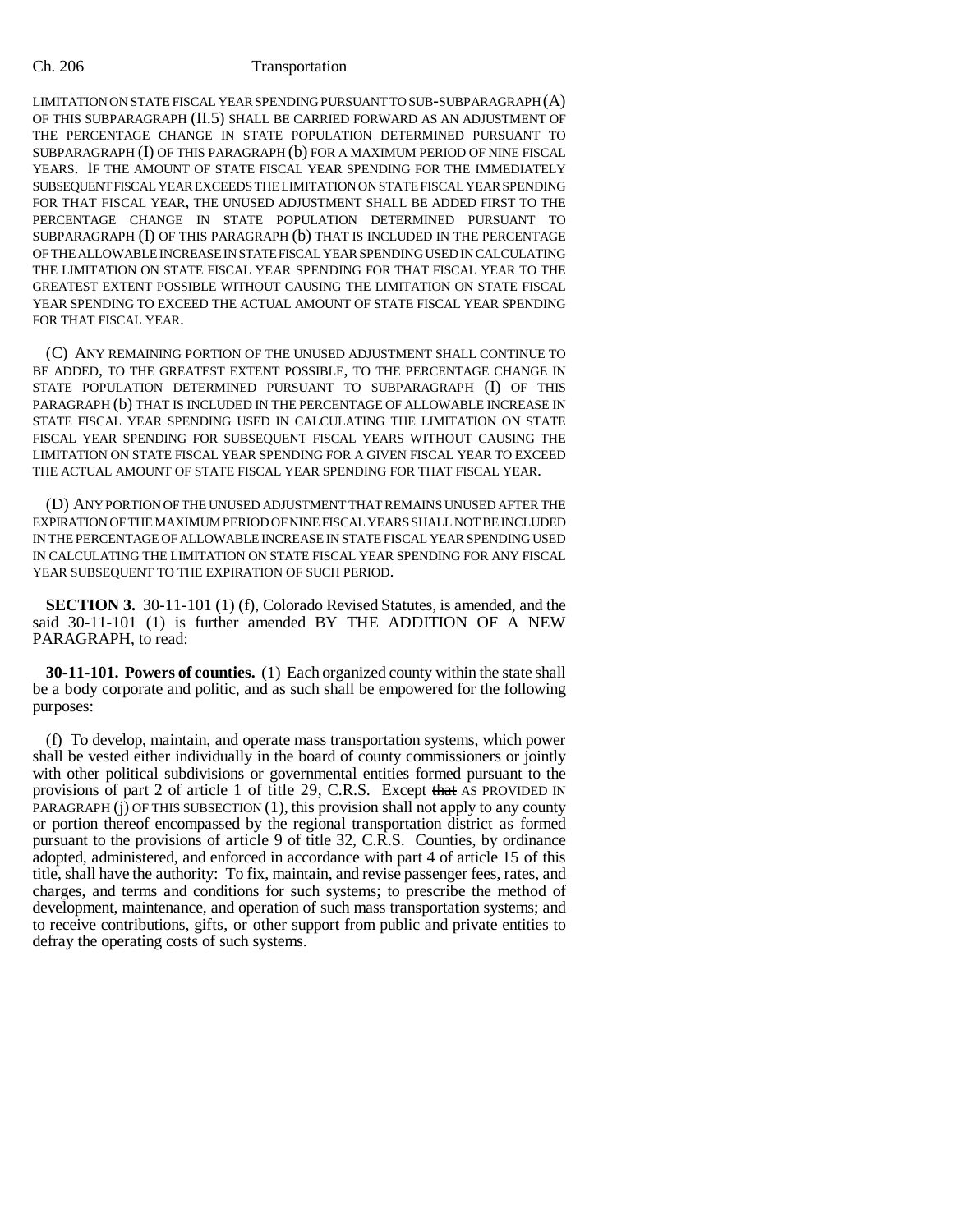### Transportation Ch. 206

(j) FOR ANY COUNTY LOCATED IN WHOLE OR IN PART WITHIN THE BOUNDARIES OF THE REGIONAL TRANSPORTATION DISTRICT, TO PROVIDE TRANSIT SERVICES IN COOPERATION WITH AND PURSUANT TO CONSULTATION WITH THE BOARD OF DIRECTORS OF THE DISTRICT. FOR PURPOSES OF THIS PARAGRAPH (j), "COUNTY" MEANS ANY COUNTY OR CITY AND COUNTY.

**SECTION 4.** The introductory portion to 32-9-119 (2) (a), Colorado Revised Statutes, is amended to read:

**32-9-119. Additional powers of district.** (2) (a) To provide revenue to finance the operations of the district, to defray the cost of construction of capital improvements and acquisition of capital equipment, and to pay the interest and principal on securities of the district, the board, for and on behalf of the district after approval by election held pursuant to articles 1 to 13 of title 1, C.R.S., shall have the power to levy uniformly throughout the district a sales tax at the rate of six-tenths of one percent, OR AT THE RATE OF ONE PERCENT IF APPROVED BY THE ELIGIBLE ELECTORS OF THE DISTRICT IN ACCORDANCE WITH SECTION 32-9-119.4, upon every transaction or other incident with respect to which a sales tax is now levied by the state, pursuant to the provisions of article 26 of title 39, C.R.S.; except that:

**SECTION 5.** Article 9 of title 32, Colorado Revised Statutes, is amended BY THE ADDITION OF A NEW SECTION to read:

**32-9-119.4. Election for a sales tax rate increase - petition requirement.** (1) FOR PURPOSES OF COMPLYING WITH THE PROVISIONS OF SECTION 20 (4) OF ARTICLE X OF THE STATE CONSTITUTION AND UPON RECEIPT OF A NOTICE FROM THE SECRETARY OF STATE STATING THAT A VALID PETITION HAS BEEN FILED AND VERIFIED AND THE ADOPTION BY THE BOARD OF AN APPROPRIATE RESOLUTION, THE BOARD MAY SUBMIT TO THE REGISTERED ELECTORS WITHIN THE GEOGRAPHICAL BOUNDARIES OF THE DISTRICT AT ANY GENERAL ELECTION OR ELECTION HELD IN NOVEMBER OF AN ODD-NUMBERED YEAR, THE BALLOT QUESTION SET FORTH IN SUBSECTION (3) OF THIS SECTION.

### (2) A VALID PETITION:

(a) SHALL REQUEST THAT THE BOARD SUBMIT THE BALLOT QUESTION SET FORTH IN SUBSECTION (3) OF THIS SECTION TO THE REGISTERED ELECTORS WITHIN THE GEOGRAPHICAL BOUNDARIES OF THE DISTRICT;

(b) SHALL BE SIGNED BY A NUMBER OF SUCH REGISTERED ELECTORS EQUAL TO AT LEAST FIVE PERCENT OF THE TOTAL NUMBER OF VOTES CAST WITHIN THE GEOGRAPHICAL BOUNDARIES OF THE DISTRICT FOR ALL CANDIDATES FOR THE OFFICE OF SECRETARY OF STATE AT THE PREVIOUS GENERAL ELECTION; AND

(c) SHALL HAVE THE REQUIRED SIGNATURES VERIFIED BY THE SECRETARY OF STATE IN ACCORDANCE WITH SUBSECTION (4) OF THIS SECTION.

(3) (a) EXCEPT AS OTHERWISE PROVIDED IN PARAGRAPH (b) OF THIS SUBSECTION (3), THE BALLOT QUESTION TO BE SUBMITTED BY THE BOARD PURSUANT TO SUBSECTION (1) OF THIS SECTION SHALL BE AS FOLLOWS: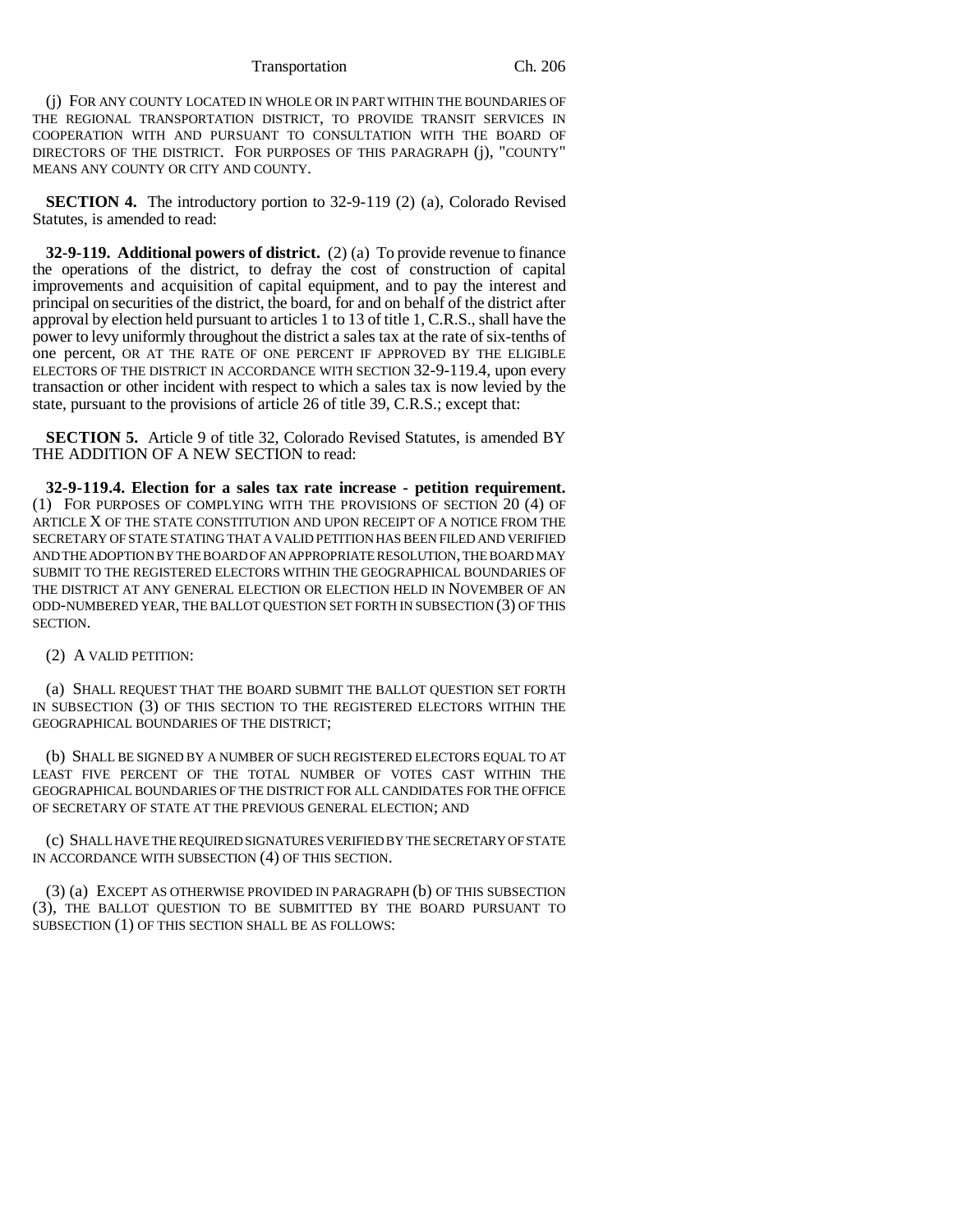"SHALL REGIONAL TRANSPORTATION DISTRICT TAXES BE INCREASED (FIRST FULL FISCAL YEAR DOLLAR INCREASE) ANNUALLY AND BY WHATEVER ADDITIONAL AMOUNTS ARE RAISED ANNUALLY THEREAFTER BY INCREASING THE RATE OF SALES TAX LEVIED BY THE DISTRICT BY FOUR-TENTHS OF ONE PERCENT, FROM THE CURRENT SIX-TENTHS OF ONE PERCENT TO ONE PERCENT COMMENCING JANUARY 1 (FIRST CALENDAR YEAR THAT COMMENCES AFTER THE ELECTION AT WHICH THE BALLOT QUESTION IS SUBMITTED), AND, IN CONNECTION THEREWITH, SHALL REGIONAL TRANSPORTATION DISTRICT DEBT BE INCREASED (PRINCIPAL AMOUNT), WITH A REPAYMENT COST OF (MAXIMUM TOTAL DISTRICT COST) WITH ALL PROCEEDS OF DEBT AND TAXES TO BE USED AND SPENT FOR THE CONSTRUCTION AND OPERATION OF A FIXED GUIDE WAY MASS TRANSIT SYSTEM, THE CONSTRUCTION OF ADDITIONAL PARK-N-RIDE LOTS, THE EXPANSION AND IMPROVEMENT OF EXISTING PARK-N-RIDE LOTS, AND INCREASED BUS SERVICE, INCLUDING THE USE OF SMALLER BUSES AND VANS AND ALTERNATIVE FUEL VEHICLES AS APPROPRIATE, AS SPECIFIED IN THE TRANSIT EXPANSION PLAN ADOPTED BY THE BOARD OF DIRECTORS OF THE DISTRICT ON OR BEFORE (SPECIFIED DATE) AND SHALL DEBT BE EVIDENCED BY BONDS, NOTES, OR OTHER MULTIPLE-FISCAL YEAR OBLIGATIONS INCLUDING REFUNDING BONDS THAT MAY BE ISSUED AS A LOWER OR HIGHER RATE OF INTEREST AND INCLUDING DEBT THAT MAY HAVE A REDEMPTION PRIOR TO MATURITY WITH OR WITHOUT PAYMENT OF A PREMIUM, PAYABLE FROM ALL REVENUES GENERATED BY SAID TAX INCREASE, FEDERAL FUNDS, INVESTMENT INCOME, PUBLIC AND PRIVATE CONTRIBUTIONS, AND OTHER REVENUES AS THE BOARD MAY DETERMINE, AND WITH SUCH REVENUES RAISED BY THE SALES TAX RATE INCREASE AND THE PROCEEDS OF DEBT OBLIGATIONS AND ANY INVESTMENT INCOME ON SUCH REVENUES AND PROCEEDS BEING EXEMPT FROM THE REVENUE AND SPENDING RESTRICTIONS CONTAINED IN SECTION 20 OF ARTICLE X OF THE COLORADO CONSTITUTION UNTIL SUCH TIME AS ALL DEBT IS REPAID WHEN THE RATE OF TAX WILL BE DECREASED TO THAT AMOUNT NECESSARY FOR THE CONTINUED OPERATION OF THE SYSTEM BUT NOT LESS THAN SIX-TENTHS OF ONE PERCENT?"

(b) THE BALLOT QUESTION SET FORTH IN PARAGRAPH (a) OF THIS SUBSECTION (3) MAY BE MODIFIED BY THE PROPONENTS OF A PETITION OR BY THE DISTRICT TO THE EXTENT NECESSARY TO CONFORM TO THE LEGAL REQUIREMENTS FOR BALLOT QUESTIONS AND TITLES.

(c) IF AT ANY ELECTION A MAJORITY OF THE REGISTERED ELECTORS WITHIN THE GEOGRAPHICAL BOUNDARIES OF THE DISTRICT VOTING ON THE BALLOT QUESTION VOTE AFFIRMATIVELY ON THE BALLOT QUESTION SPECIFIED IN PARAGRAPH (a) OF THIS SUBSECTION (3), THEN THE RATE OF SALES TAX LEVIED BY THE DISTRICT SHALL BE INCREASED BY FOUR-TENTHS OF ONE PERCENT TO A RATE OF ONE PERCENT.

(4) THE PROVISIONS OF ARTICLE 40 OF TITLE 1, C.R.S., REGARDING THE FOLLOWING SUBJECT MATTER SHALL APPLY TO PETITIONS THAT MAY BE SUBMITTED PURSUANT TO THIS SECTION: FORM REQUIREMENTS AND APPROVAL; CIRCULATION OF PETITIONS; ELECTOR INFORMATION AND SIGNATURES ON PETITIONS; AFFIDAVITS AND REQUIREMENTS OF CIRCULATORS OF PETITIONS; AND VERIFICATION OF SIGNATURES, INCLUDING, BUT NOT LIMITED TO, CURE OF AN INSUFFICIENCY OF SIGNATURES AND PROTESTS REGARDING SUFFICIENCY STATEMENTS AND PROCEDURES FOR HEARINGS OR FURTHER APPEALS REGARDING SUCH PROTESTS. THE PROVISIONS OF ARTICLE 40 OF TITLE 1,C.R.S., REGARDING REVIEW AND COMMENT, THE SETTING OF A BALLOT TITLE, INCLUDING, BUT NOT LIMITED TO, THE DUTIES OF THE TITLE BOARD, REHEARINGS AND APPEALS, AND THE NUMBER OF SIGNATURES REQUIRED SHALL NOT APPLY TO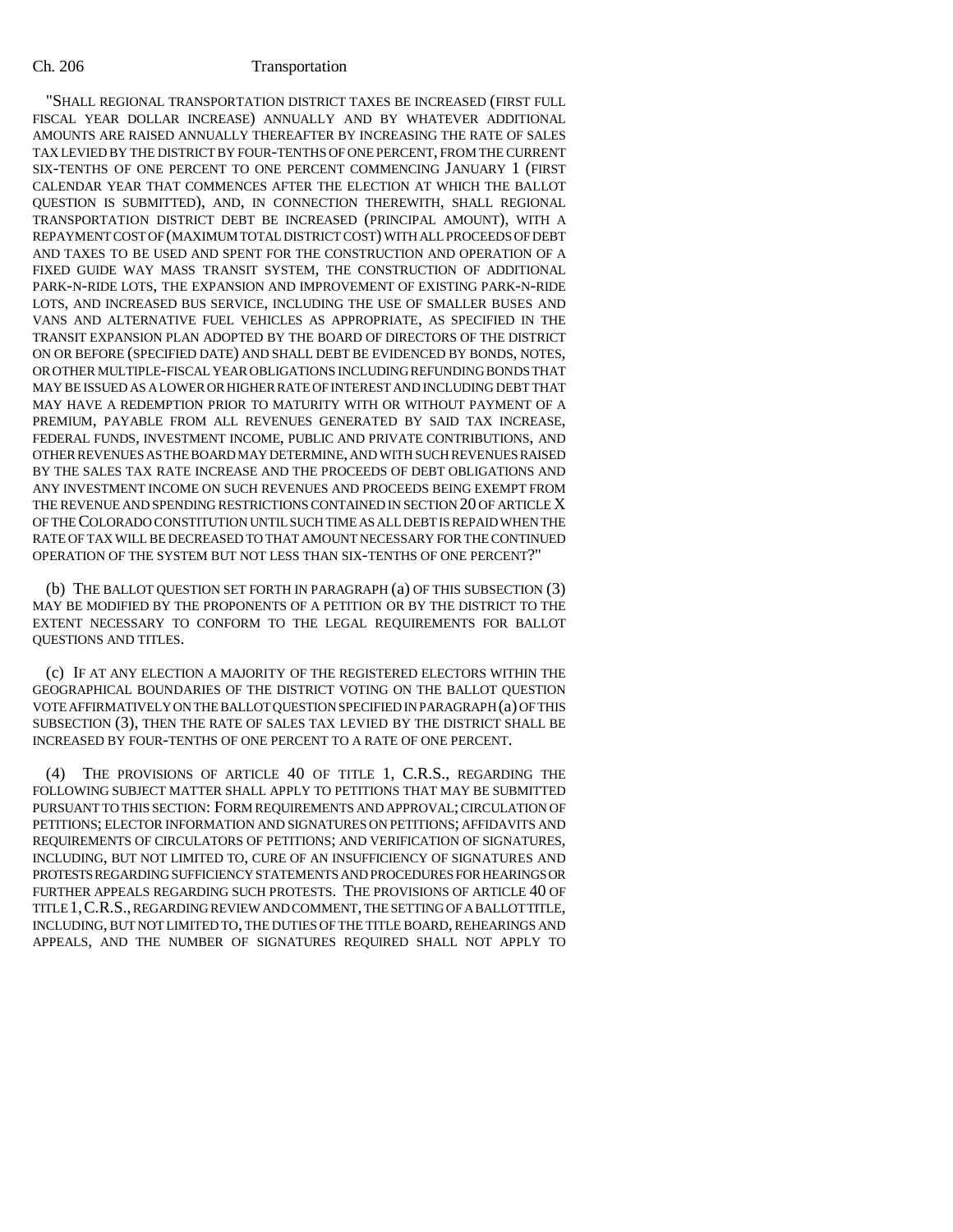PETITIONS THAT MAY BE SUBMITTED PURSUANT TO THIS SECTION.

(5) ANY PETITION SHALL BE FILED WITH THE SECRETARY OF STATE AT LEAST NINETY DAYS BEFORE THE ELECTION AT WHICH THE BALLOT QUESTION SPECIFIED IN THE PETITION IS TO BE SUBMITTED TO THE REGISTERED ELECTORS WITHIN THE GEOGRAPHICAL BOUNDARIES OF THE DISTRICT. NOTICE OF ANY QUESTION TO BE SUBMITTED TO THE REGISTERED ELECTORS WITHIN THE GEOGRAPHICAL BOUNDARIES OF THE DISTRICT AFTER VERIFICATION OF THE SIGNATURES ON ANY PETITION FILED WITH THE SECRETARY OF STATE AND AT WHICH ELECTION SUCH QUESTION SHALL BE SUBMITTED SHALL BE FILED BY THE BOARD IN THE OFFICE OF THE SECRETARY OF STATE PRIOR TO FIFTY-FIVE DAYS BEFORE THE ELECTION.

(6) PRIOR TO THE GENERAL ELECTION AT WHICH ANY QUESTION IS TO BE SUBMITTED TO THE REGISTERED ELECTORS PURSUANT TO SUBSECTION (1) OF THIS SECTION, THE BOARD SHALL HOLD AT LEAST TWO PUBLIC HEARINGS IN EACH OF THE COUNTIES INCLUDED, IN WHOLE OR IN PART, WITHIN THE DISTRICT.

(7) (a) NO PUBLIC MONEYS FROM THE STATE, ANY CITY, TOWN, CITY AND COUNTY, OR COUNTY SHALL BE EXPENDED BY THE PUBLIC ENTITY OR BY ANY PRIVATE ENTITY OR PRIVATE PERSON TO ADVERTISE, PROMOTE, OR PURCHASE COMMERCIAL PROMOTION OR ADVERTISEMENT TO URGE ELECTORS TO VOTE IN FAVOR OF OR AGAINST ANY QUESTION SUBMITTED AT AN ELECTION PURSUANT TO THE PROVISIONS OF THIS SECTION.

(b) NO QUESTION SUBMITTED TO ELIGIBLE ELECTORS OF THE DISTRICT PURSUANT TO THIS SECTION SHALL OBLIGATE ANY FUNDS OF THE DEPARTMENT OF TRANSPORTATION, NOR SHALL THE APPROVAL OF A QUESTION BY THE ELIGIBLE ELECTORS BE CONSTRUED AS CREATING ANY COMMITMENT OR OBLIGATION OF FUNDS OF THE DEPARTMENT.

(8) IF AT ANY ELECTION A MAJORITY OF THE REGISTERED ELECTORS WITHIN THE GEOGRAPHICAL BOUNDARIES OF THE DISTRICT VOTING ON THE QUESTION VOTE IN THE AFFIRMATIVE ON A BALLOT QUESTION TO INCREASE THE RATE OF SALES TAX LEVIED BY THE DISTRICT AND THEN, IN A CORRESPONDING OR SUBSEQUENT ELECTION, A MAJORITY OF THE REGISTERED ELECTORS WITHIN THE GEOGRAPHICAL BOUNDARIES OF THE DISTRICT VOTING ON THE QUESTION VOTE IN THE AFFIRMATIVE TO LOWER THE RATE OF SALES TAX LEVIED BY THE DISTRICT, THE DISTRICT SHALL DECREASE THE RATE OF THE SALES TAX TO SIX-TENTHS OF ONE PERCENT OR TO AN AMOUNT NECESSARY TO REPAY ALL INDEBTEDNESS OF THE DISTRICT OBLIGATED UNDER THE APPROVED SALES TAX INCREASE, INCLUDING ANY COSTS INCURRED WITH REGARD TO NECESSARY DEBT REPAYMENT BROUGHT ON BY A CORRESPONDING OR SUBSEQUENT SALES TAX REDUCTION, AND FOLLOWING SUCH REPAYMENT TO SIX-TENTHS OF ONE PERCENT.

**SECTION 6.** 39-22-2002 (1), (4), (5) (b), and (5) (c), Colorado Revised Statutes, are amended to read:

**39-22-2002. Fiscal years commencing on or after July 1, 1998 - state sales tax refund - authority of executive director.** (1) If, for any state fiscal year commencing on or after July 1, 1998, the amount of state revenues exceeds the limitation on state fiscal year spending imposed by section 20 (7) (a) of article X of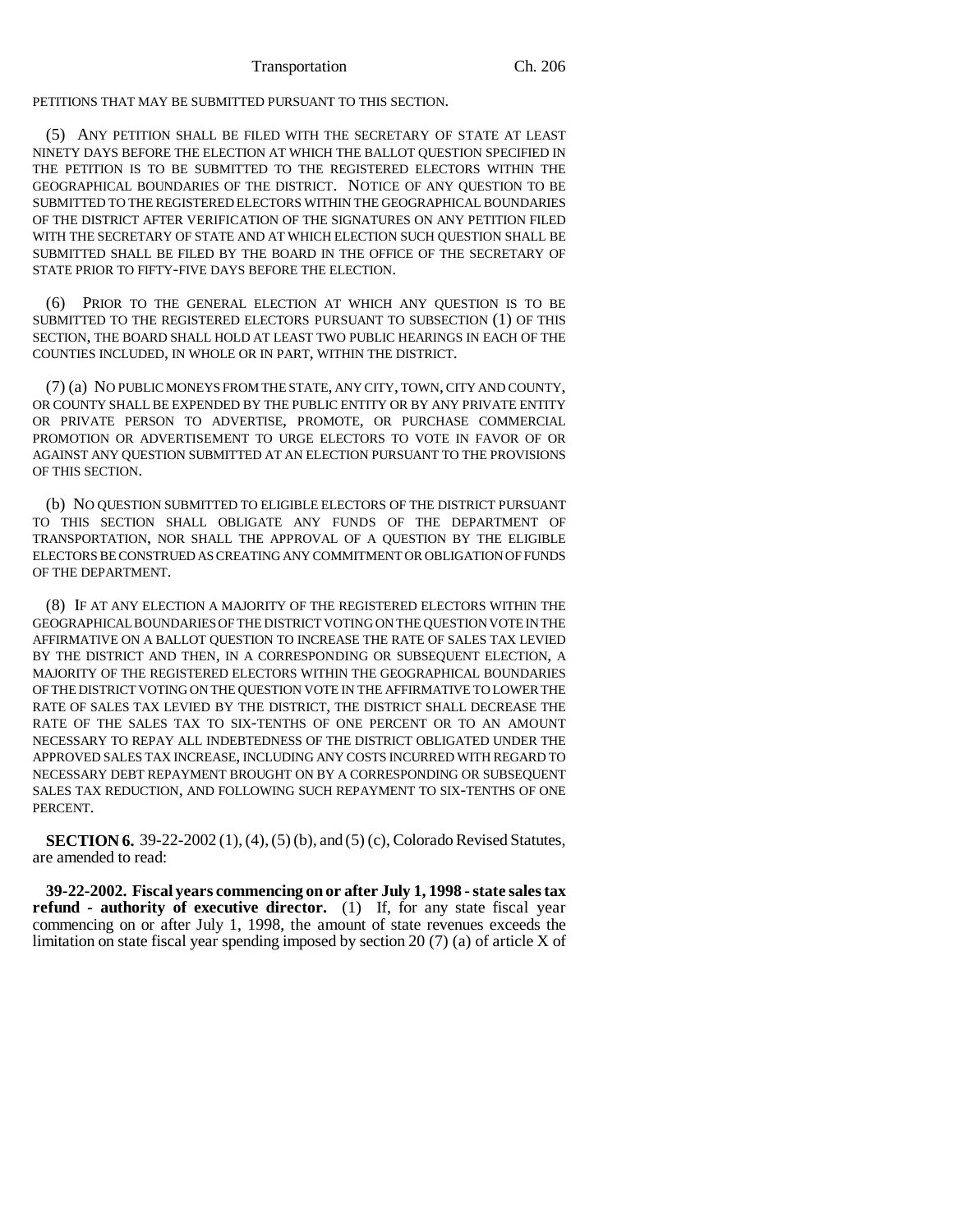the state constitution and voters statewide either have not authorized the state to retain and spend all of the excess revenues for that fiscal year or have authorized the state to retain and spend only a portion of the excess revenues for that fiscal year, the executive director shall, if the amount of the identical individual refund calculated pursuant to paragraph (a) of subsection (2) of this section exceeds fifteen dollars, for the taxable year commencing on or after January 1 of the calendar year in which that fiscal year ended, but prior to January 1 of the subsequent calendar year, calculate a temporary state sales tax refund in accordance with the provisions of this section to refund the amount of excess state revenues that is not refunded by another method established by law. multiplied by one hundred five percent.

(4) No later than October 1 of any given calendar year commencing on or after January 1, 1999, during which the controller certifies, in accordance with the provisions of section 24-77-106.5, C.R.S., that state revenues exceed the limitation on state fiscal year spending imposed by section 20 (7) (a) of article X of the state constitution for the fiscal year ending in that calendar year, the executive director shall, if the amount of the identical individual refund calculated pursuant to subsection (2) of this section exceeds fifteen dollars, calculate the income classifications and the amount of the refund allowed for each income classification pursuant to section 39-22-2003 (3) for the taxable year commencing during said fiscal year that would refund the amount of excess state revenues that is not refunded by another method established by law. multiplied by one hundred five percent.

(5) If one or more ballot questions are submitted to the voters at a statewide election to be held in November of any given calendar year commencing on or after January 1, 1999, that seek authorization for the state to retain and spend all or any portion of the amount of excess revenues for the fiscal year ending during said calendar year, no later than October 1 of said calendar year, the executive director shall, in addition to the calculations required by subsection (4) of this section:

(b) If the amount of any identical refund calculated pursuant to subparagraph (I) of paragraph (a) of this subsection (5) exceeds fifteen dollars, calculate income classifications and the amount of the refund to be allowed for each income classification pursuant to section 39-22-2003 (3) for the taxable year commencing during said fiscal year that would refund the amount of excess state revenues, if any, required to be refunded if one or more of such ballot questions are approved by voters statewide and that is not refunded by another method established by law; multiplied by one hundred five percent;

(c) If the amount of the identical refund calculated pursuant to subparagraph (II) of paragraph (a) of this subsection (5) exceeds fifteen dollars, calculate income classifications and the amount of the refund to be allowed for each income classification pursuant to section 39-22-2003 (3) for the taxable year commencing during said fiscal year that would refund the amount of excess state revenues, if any, required to be refunded if all of such ballot questions are not approved by voters statewide and that is not refunded by another method established by law. multiplied by one hundred five percent.

**SECTION 7.** 42-4-1012 (1) (d) (IV), Colorado Revised Statutes, is amended to read: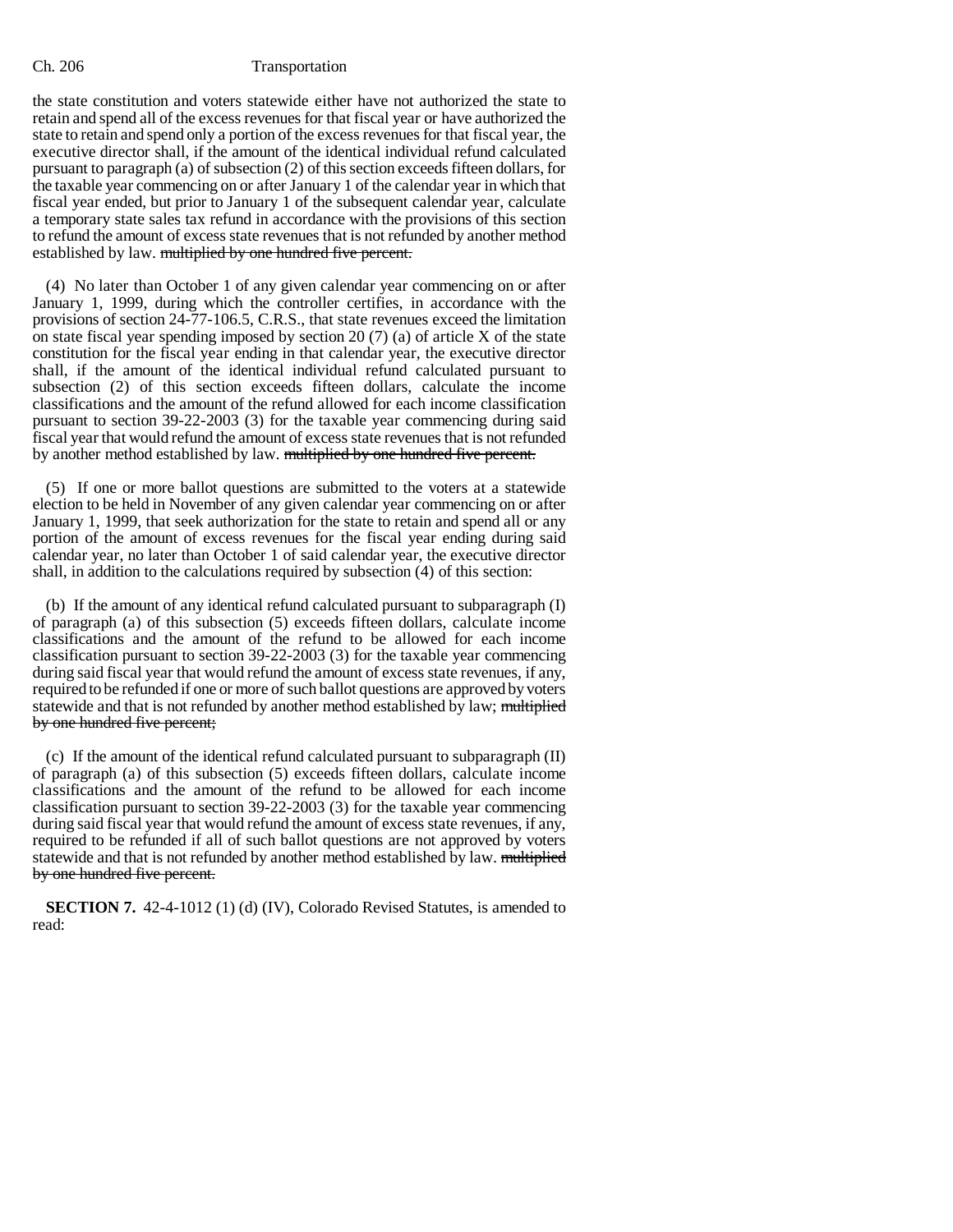Transportation Ch. 206

**42-4-1012. High occupancy vehicle (GOV) and high occupancy toll (HOT) lanes.** (1) (d) The department shall develop and adopt functional specifications and standards for an automatic vehicle identification system for use on high occupancy vehicle lanes, high occupancy toll lanes, any public highway constructed and operated under the provisions of part 5 of article 4 of title 43, C.R.S., and any other street or highway where tolls or charges are imposed for the privilege of traveling upon such street or highway. The specifications and standards shall ensure that:

(IV) There is compatibility between any automatic vehicle identification system in operation on August 4, 1999, and any automatic vehicle identification system designed and installed on and after said date; EXCEPT THAT THE OPERATOR OF AN AUTOMATIC VEHICLE IDENTIFICATION SYSTEM IN OPERATION ON AUGUST 4, 1999, MAY REPLACE SUCH SYSTEM WITH A DIFFERENT SYSTEM THAT IS NOT COMPATIBLE WITH THE SYSTEM IN OPERATION ON AUGUST 4, 1999, SUBJECT TO THE APPROVAL OF THE DEPARTMENT. AFTER THE DEPARTMENT APPROVES SUCH REPLACEMENT, THE SPECIFICATIONS AND STANDARDS DEVELOPED PURSUANT TO THIS PARAGRAPH (d) SHALL BE AMENDED TO REQUIRE COMPATIBILITY WITH THE REPLACEMENT SYSTEM.

**SECTION 8.** 43-4-205, Colorado Revised Statutes, is amended BY THE ADDITION OF A NEW SUBSECTION to read:

**43-4-205. Allocation of fund.** (6.6) THE REVENUES CREDITED TO THE HIGHWAY USERS TAX FUND PURSUANT TO SECTION 24-75-218 (1) (a),C.R.S., SHALL BE PAID TO THE STATE HIGHWAY FUND FOR ALLOCATION TO THE DEPARTMENT OF TRANSPORTATION AND SHALL BE EXPENDED FOR STATE HIGHWAY RECONSTRUCTION, REPAIR, MAINTENANCE, AND CAPITAL EXPANSION PROJECTS.

**SECTION 9.** 43-4-206 (2) (a) (I), Colorado Revised Statutes, is amended to read:

**43-4-206. State allocation.** (2) (a) Notwithstanding the provisions of subsection (1) of this section, the revenues credited to the highway users tax fund pursuant to section 39-26-123 (2), C.R.S., and credited to the state highway fund pursuant to section 43-4-205 (6.5) shall be expended by the department of transportation for the implementation of the strategic transportation project investment program in the following manner:

(I) At least NO MORE THAN ninety percent of such revenues shall be expended for highway purposes or highway-related capital improvements, including, but not limited to, high occupancy vehicle lanes, park-and-ride facilities, and transportation management systems AND AT LEAST TEN PERCENT OF SUCH REVENUES SHALL BE EXPENDED FOR TRANSIT PURPOSES OR FOR TRANSIT-RELATED CAPITAL IMPROVEMENTS.

**SECTION 10.** Article 4 of title 43, Colorado Revised Statutes, is amended BY THE ADDITION OF A NEW PART to read:

## PART 8 STATEWIDE TOLLING ENTERPRISE

**43-4-801. Legislative declaration.** THE GENERAL ASSEMBLY HEREBY FINDS AND DECLARES THAT, IN ORDER TO FINANCE, CONSTRUCT, OPERATE, AND MAINTAIN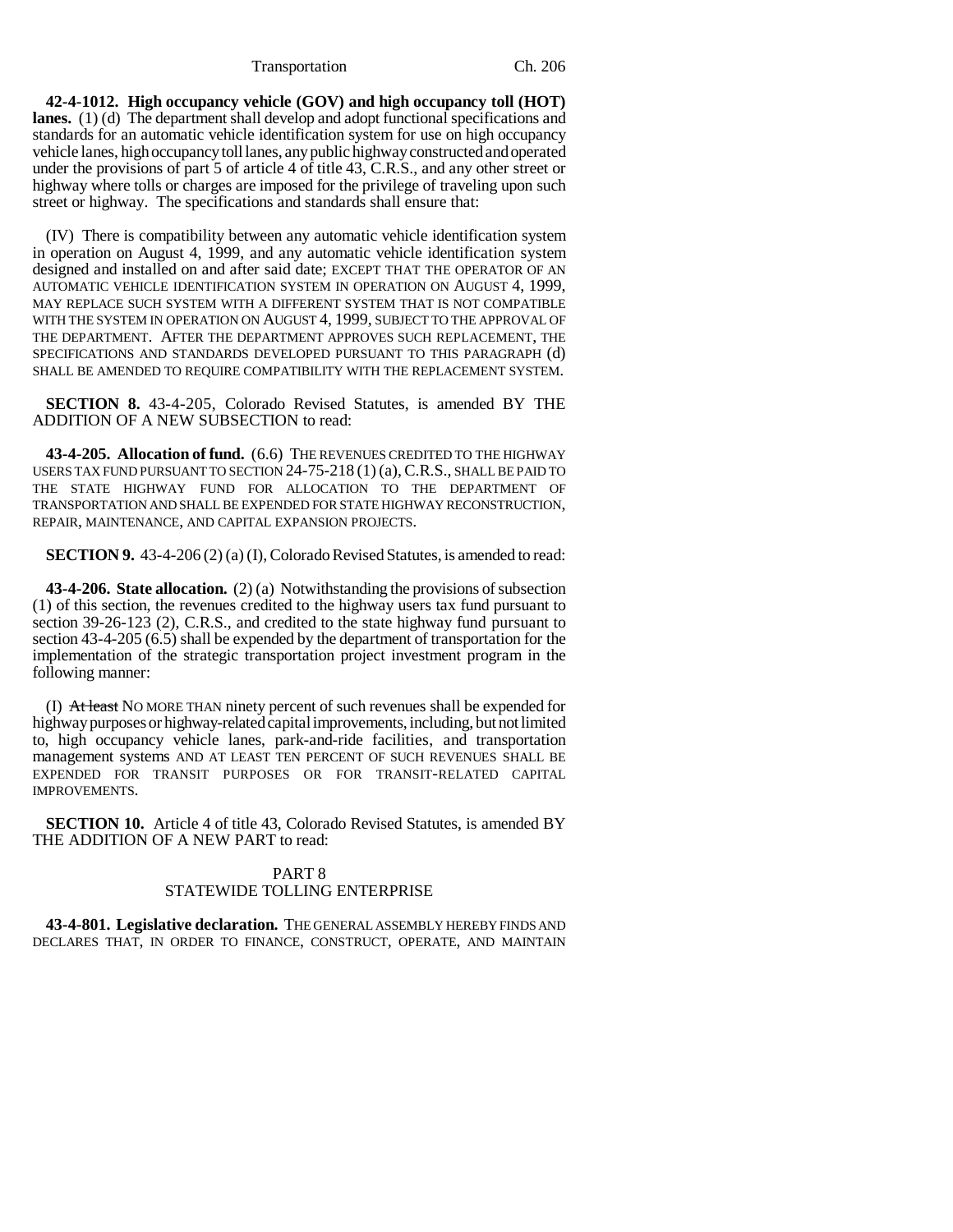ADDITIONAL HIGHWAY CAPACITY AND ACCOMMODATE THE NEEDS OF THE TRAVELING PUBLIC THROUGH AND WITHIN THE STATE OF COLORADO THROUGH SAFE, EFFICIENT, CONVENIENT, AND MODERN VEHICULAR TRAFFIC, IT IS NECESSARY AND IN THE PUBLIC INTEREST TO PROVIDE FOR THE FINANCING, CONSTRUCTION, OPERATION, REGULATION, AND MAINTENANCE OF A STATEWIDE SYSTEM OF TOLL HIGHWAYS THAT ARE INTEROPERABLE, THAT INCORPORATE THE BENEFITS OF ADVANCED ENGINEERING DESIGN, EXPERIENCE, AND SAFETY, AND THAT WILL REDUCE TRAFFIC CONGESTION, DELAYS, HAZARDS, INJURIES, AND FATALITIES. THE GENERAL ASSEMBLY FURTHER FINDS AND DECLARES THAT IT IS NECESSARY TO AUTHORIZE THE TRANSPORTATION COMMISSION TO CREATE, UNDER THE SUPERVISION OF THE TRANSPORTATION COMMISSION, A STATEWIDE TOLLING ENTERPRISE THAT HAS THE POWER TO IMPOSE TOLLS, ISSUE REVENUE BONDS, AND EXERCISE OTHER POWERS NECESSARY AND APPROPRIATE TO CARRY OUT THESE PURPOSES.

**43-4-802. Definitions.** AS USED IN THIS PART 8, UNLESS THE CONTEXT OTHERWISE REQUIRES:

(1) "BOND" MEANS ANY BOND, NOTE, INTERIM CERTIFICATE, CONTRACT, OR OTHER EVIDENCE OF INDEBTEDNESS OF THE ENTERPRISE, INCLUDING, BUT NOT LIMITED TO, ANY OBLIGATION TO THE UNITED STATES IN CONNECTION WITH A LOAN FROM OR GUARANTEED BY THE UNITED STATES.

(2) "COMMISSION" MEANS THE TRANSPORTATION COMMISSION CREATED BY SECTION 43-1-106.

(3) "CONSTRUCT" OR "CONSTRUCTION" MEANS THE PLANNING, DESIGNING, ENGINEERING, ACQUISITION, INSTALLATION, CONSTRUCTION, OR RECONSTRUCTION OF A TOLL HIGHWAY.

(4) "DEPARTMENT" MEANS THE DEPARTMENT OF TRANSPORTATION CREATED IN SECTION 24-1-128.7, C.R.S.

(5) "DIRECTOR" MEANS THE DIRECTOR OF THE ENTERPRISE.

(6) "ENTERPRISE" MEANS ANY STATEWIDE TOLLING ENTERPRISE CREATED BY THE COMMISSION PURSUANT TO SECTION 43-4-803.

(7) "EXECUTIVE DIRECTOR" MEANS THE EXECUTIVE DIRECTOR OF THE DEPARTMENT.

(8) "SPECIAL FUND" MEANS THE STATEWIDE TOLLING ENTERPRISE SPECIAL REVENUE FUND CREATED IN SECTION 43-4-804.

(9) "TOLL" MEANS THE COMPENSATION TO BE PAID TO THE ENTERPRISE FOR THE PRIVILEGE OF USING ANY TOLL HIGHWAY, OR ANY PART THEREOF, BY VEHICULAR OR OTHER TRAFFIC.

(10) "TOLL HIGHWAY" MEANS A NEW HIGHWAY OR ADDITIONAL LANE CAPACITY AND RELATED HIGHWAY IMPROVEMENTS. A TOLL HIGHWAY CANNOT ELIMINATE PREVIOUSLY EXISTING HIGHWAY LANES THAT HAVE SERVED VEHICULAR TRAFFIC ON A TOLL-FREE BASIS EXCEPT PURSUANT TO SECTION 42-4-1012, C.R.S.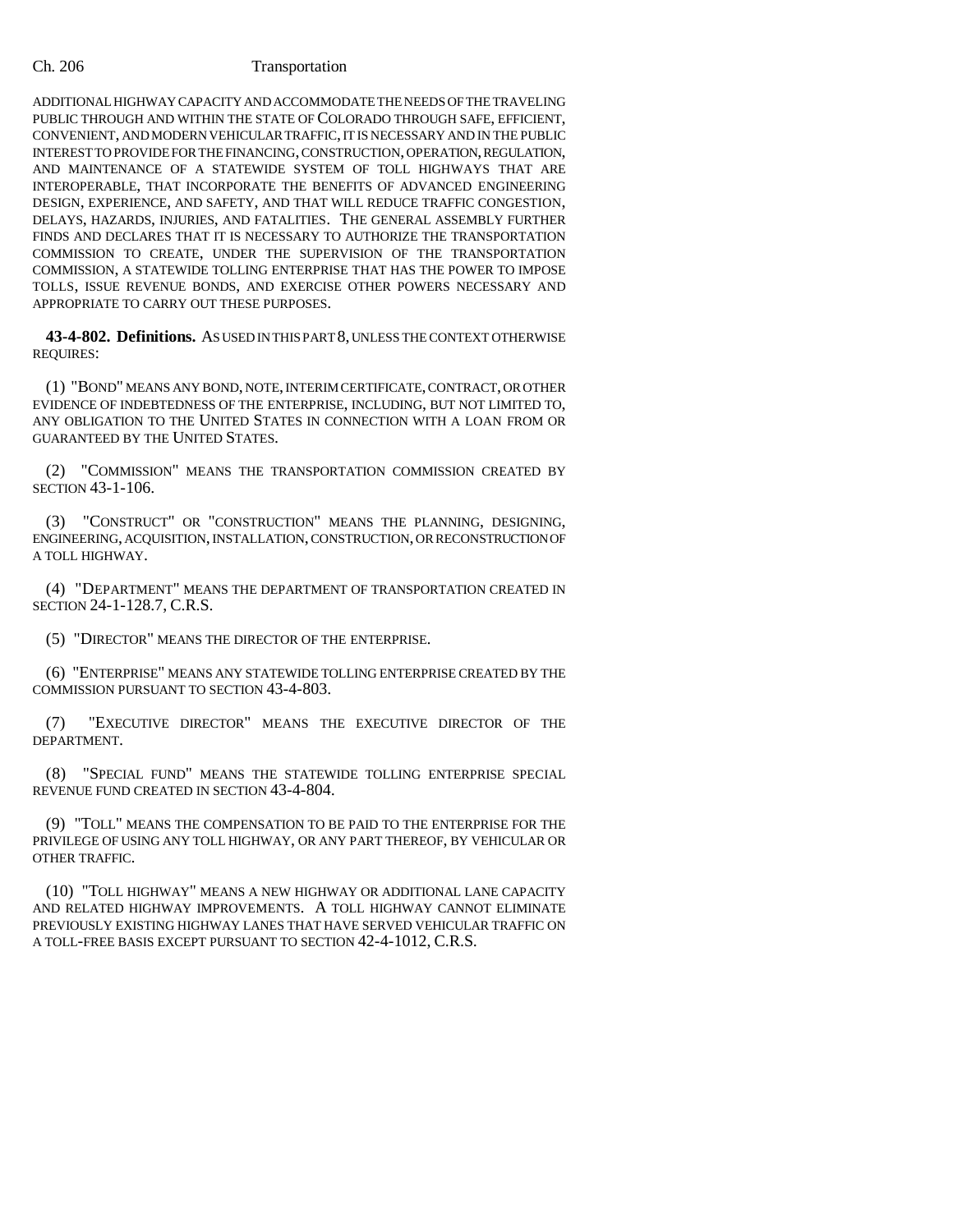(11) "TOLL REVENUES" MEANS THE REVENUES GENERATED BY A TOLL HIGHWAY CONSTRUCTED, OPERATED, OR MAINTAINED PURSUANT TO THIS PART 8.

**43-4-803. Statewide tolling enterprise - creation by commission - enterprise status - transfer.** (1) THE COMMISSION MAY CREATE AND OPERATE A STATEWIDE TOLLING ENTERPRISE, WHICH SHALL OPERATE AS A GOVERNMENT-OWNED BUSINESS WITHIN THE DEPARTMENT AND SHALL BE A DIVISION OF THE DEPARTMENT. THE COMMISSION SHALL SERVE AS THE BOARD OF THE ENTERPRISE, BUT SHALL, WITH THE CONSENT OF THE EXECUTIVE DIRECTOR, APPOINT A DIRECTOR OF THE ENTERPRISE WHO SHALL POSSESS QUALIFICATIONS AS MAY BE ESTABLISHED BY THE COMMISSION AND THE STATE PERSONNEL BOARD. THE DIRECTOR SHALL OVERSEE THE DISCHARGE OF ALL RESPONSIBILITIES OF THE ENTERPRISE AND SHALL SERVE AT THE PLEASURE OF THE COMMISSION.

(2) (a) THE ENTERPRISE, AND THE COMMISSION WHEN ACTING IN ITS CAPACITY AS THE BOARD OF THE ENTERPRISE, SHALL CONSTITUTE AN ENTERPRISE FOR PURPOSES OF SECTION 20 OF ARTICLE X OF THE STATE CONSTITUTION SO LONG AS THE ENTERPRISE RETAINS THE AUTHORITY TO ISSUE REVENUE BONDS AND RECEIVES LESS THAN TEN PERCENT OF ITS TOTAL ANNUAL REVENUES IN GRANTS, AS DEFINED IN SECTION 24-77-102 (7), C.R.S., FROM ALL COLORADO STATE AND LOCAL GOVERNMENTS COMBINED. SO LONG AS IT CONSTITUTES AN ENTERPRISE PURSUANT TO THIS SUBSECTION (2), THE ENTERPRISE, AND THE COMMISSION WHEN ACTING AS THE BOARD OF THE ENTERPRISE, SHALL NOT BE SUBJECT TO ANY PROVISIONS OF SECTION 20 OF ARTICLE X OF THE STATE CONSTITUTION.

(b) FOR PURPOSES OF PART 2 OF ARTICLE 72 OF TITLE 24,C.R.S., THE RECORDS OF THE ENTERPRISE SHALL BE PUBLIC RECORDS, AS DEFINED IN SECTION 24-72-202 (6), C.R.S., REGARDLESS OF WHETHER THE ENTERPRISE RECEIVES LESS THAN TEN PERCENT OF ITS TOTAL ANNUAL REVENUES IN GRANTS, AS DEFINED IN SECTION 24-77-102 (7), C.R.S., FROM ALL COLORADO STATE AND LOCAL GOVERNMENTS COMBINED.

(3) THE ENTERPRISE, THE COMMISSION WHEN ACTING AS THE BOARD OF THE ENTERPRISE, AND THE DIRECTOR SHALL EXERCISE THEIR POWERS AND PERFORM THE DUTIES SPECIFIED IN THIS PART 8 UNDER THE DEPARTMENT AS IF THE SAME WERE TRANSFERRED TO THE DEPARTMENT BY A **TYPE 1** TRANSFER, AS SUCH TRANSFER IS DEFINED IN THE "ADMINISTRATIVE ORGANIZATION ACT OF 1968", ARTICLE 1 OF TITLE 24, C.R.S.

(4) THE ENTERPRISE SHALL CONSTITUTE A PUBLIC ENTITY FOR PURPOSES OF PART 2 OF ARTICLE 57 OF TITLE 11, C.R.S.

**43-4-804. Statewide tolling enterprise special revenue fund - creation separate highway accounts.** (1) A FUND TO BE KNOWN AS THE STATEWIDE TOLLING ENTERPRISE SPECIAL REVENUE FUND IS HEREBY CREATED IN THE STATE TREASURY. ALL TOLL REVENUES RECEIVED BY THE ENTERPRISE SHALL BE DEPOSITED INTO THE SPECIAL FUND. THE ENTERPRISE ALSO MAY DEPOSIT OR PERMIT OTHERS TO DEPOSIT OTHER MONEYS INTO THE SPECIAL FUND, BUT IN NO EVENT MAY REVENUES FROM ANY TAX OTHERWISE AVAILABLE FOR GENERAL PURPOSES BE DEPOSITED INTO THE SPECIAL FUND. THE STATE TREASURER, AFTER CONSULTING WITH THE COMMISSION IN ITS CAPACITY AS THE BOARD OF THE ENTERPRISE, SHALL INVEST ANY MONEYS IN THE SPECIAL FUND, INCLUDING ANY SURPLUS OR RESERVES, BUT EXCLUDING ANY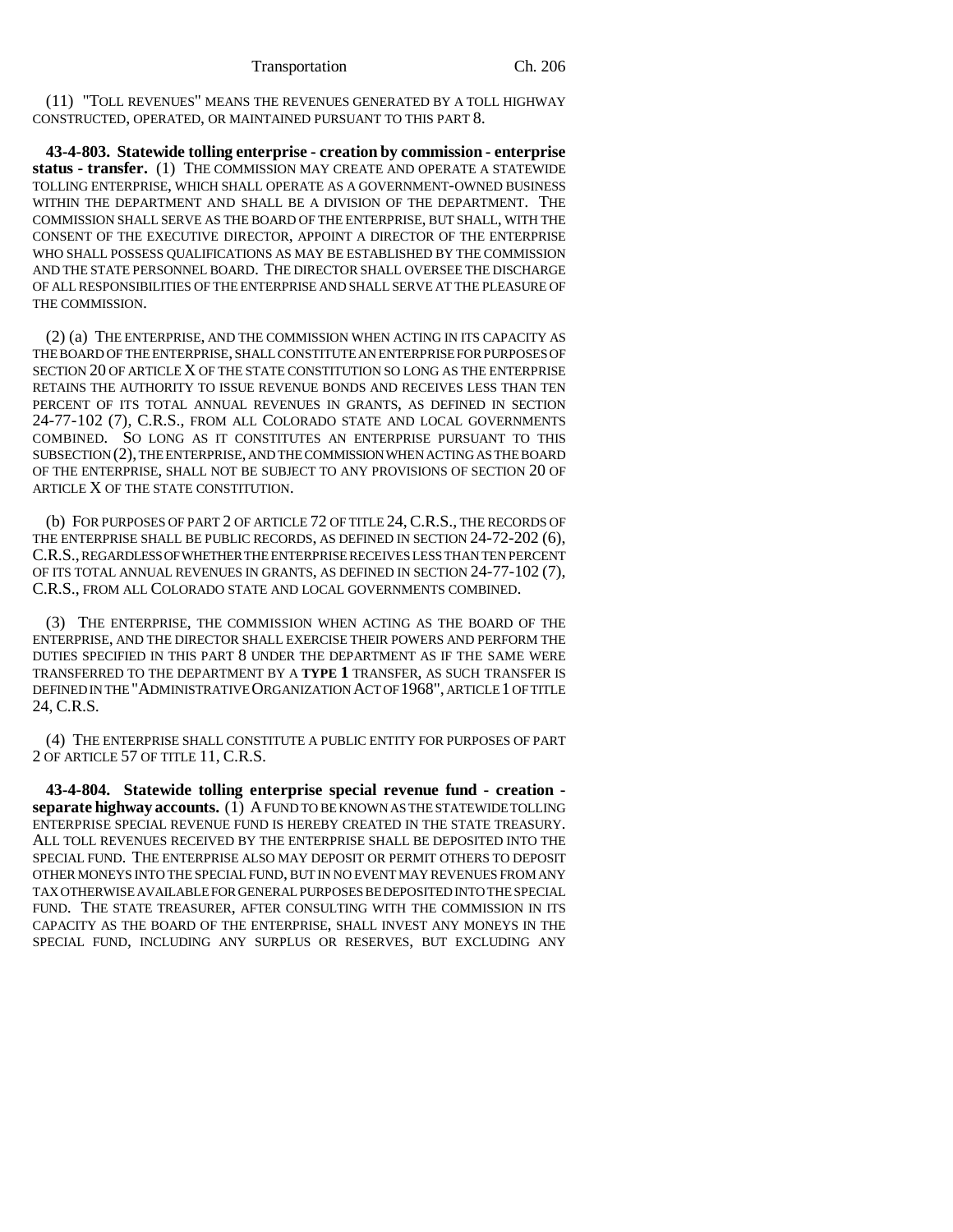PROCEEDS FROM THE SALE OF BONDS OR EARNINGS ON SUCH PROCEEDS INVESTED PURSUANT TO SECTION 43-4-809, THAT ARE NOT NEEDED FOR IMMEDIATE USE. SUCH MONEYS MAY BE INVESTED IN THE TYPES OF INVESTMENTS AUTHORIZED IN SECTIONS 24-36-109, 24-36-112, AND 24-36-113, C.R.S.

(2) ALL INTEREST AND INCOME DERIVED FROM THE DEPOSIT AND INVESTMENT OF MONEYS IN THE SPECIAL FUND SHALL BE CREDITED TO THE SPECIAL FUND. MONEYS IN THE SPECIAL FUND SHALL BE CONTINUOUSLY APPROPRIATED TO THE ENTERPRISE FOR THE PURPOSES SET FORTH IN THIS PART 8. ALL MONEYS DEPOSITED IN THE SPECIAL FUND SHALL REMAIN IN THE SPECIAL FUND FOR THE PURPOSES SET FORTH IN THIS PART 8 AND NO PART OF THE SPECIAL FUND SHALL BE USED FOR ANY OTHER PURPOSES.

(3) THE ENTERPRISE MAY EXPEND MONEYS IN THE SPECIAL FUND TO PAY BONDS OF THE ENTERPRISE, TO FUND THE ADMINISTRATION, PLANNING, FINANCING, CONSTRUCTION, OPERATION, MAINTENANCE, OR REPAIR OF A TOLL HIGHWAY. THE ENTERPRISE MAY ALSO EXPEND MONEYS IN THE SPECIAL FUND TO PAY THE COSTS AND EXPENSES OF OPERATING THE ENTERPRISE. THE COMMISSION SHALL HAVE EXCLUSIVE AUTHORITY TO BUDGET AND APPROVE THE EXPENDITURE OF MONEYS IN THE SPECIAL FUND.

(4) NOTWITHSTANDING ANY OTHER PROVISION OF THIS SECTION, THE COMMISSION SHALL DESIGNATE A STATE TOLL HIGHWAY AND MONEYS IN THE SPECIAL FUND THAT ARE DERIVED FROM TOLLS SHALL ONLY BE EXPENDED TO FUND THE ADMINISTRATION, PLANNING, DESIGN, DEVELOPMENT, FINANCING, CONSTRUCTION, OPERATION, MAINTENANCE, OR REPAIR OF THE STATE TOLL HIGHWAY OR TO PAY BONDS OF THE ENTERPRISE THAT WERE ISSUED TO FINANCE THE STATE TOLL HIGHWAY. ONCE THE ENTERPRISE HAS PAID THE COSTS OF CONSTRUCTING THE STATE TOLL HIGHWAY, INCLUDING SUFFICIENT CONTINGENCIES, PAID ALL DEBT SERVICE ON ALL BONDS ISSUED TO FINANCE THE TOLL HIGHWAY, AND REIMBURSED THE STATE HIGHWAY FUND FOR THE AMOUNT OF ANY STATE HIGHWAY FUND MONEYS TRANSFERRED TO THE STATEWIDE TOLLING ENTERPRISE FUND PLUS INTEREST IN ACCORDANCE WITH SECTION 43-4-805,THE COMMISSION SHALL ADJUST TOLL RATES IN THE CORRIDOR SO THAT THE AMOUNT OF TOLL REVENUES TO BE GENERATED IS AS CLOSE AS POSSIBLE TO THE AMOUNT REQUIRED FOR THE ONGOING OPERATION, MAINTENANCE, RENEWAL, AND REPLACEMENT OF THE TOLL HIGHWAY. A TOLL HIGHWAY CANNOT ELIMINATE PREVIOUSLY EXISTING HIGHWAY LANES THAT HAVE SERVED VEHICULAR TRAFFIC ON A TOLL-FREE BASIS EXCEPT PURSUANT TO SECTION 42-4-1012, C.R.S.

**43-4-805. Statewide tolling enterprise operating fund.** THE COMMISSION MAY TRANSFER MONEYS FROM THE STATE HIGHWAY FUND CREATED IN SECTION 43-1-219 TO THE ENTERPRISE FOR THE PURPOSE OF DEFRAYING EXPENSES INCURRED BY THE ENTERPRISE PRIOR TO THE RECEIPT OF BOND PROCEEDS OR TOLL REVENUES BY THE ENTERPRISE. WHEN THE ENTERPRISE RECEIVES SUFFICIENT BOND PROCEEDS OR TOLL REVENUES, THE ENTERPRISE SHALL REIMBURSE THE STATE HIGHWAY FUND FOR THE FULL AMOUNT OF ANY TRANSFER MADE BY THE COMMISSION PLUS INTEREST AT A RATE SET BY THE COMMISSION. ANY MONEYS TRANSFERRED TO THE ENTERPRISE PURSUANT TO THIS SECTION SHALL BE DEPOSITED INTO A FUND TO BE KNOWN AS THE STATEWIDE TOLLING ENTERPRISE OPERATING FUND, WHICH FUND IS HEREBY CREATED, AND SHALL NOT BE DEPOSITED INTO THE SPECIAL FUND. MONEYS FROM THE SPECIAL FUND MAY, HOWEVER, BE USED TO REIMBURSE THE STATE HIGHWAY FUND FOR THE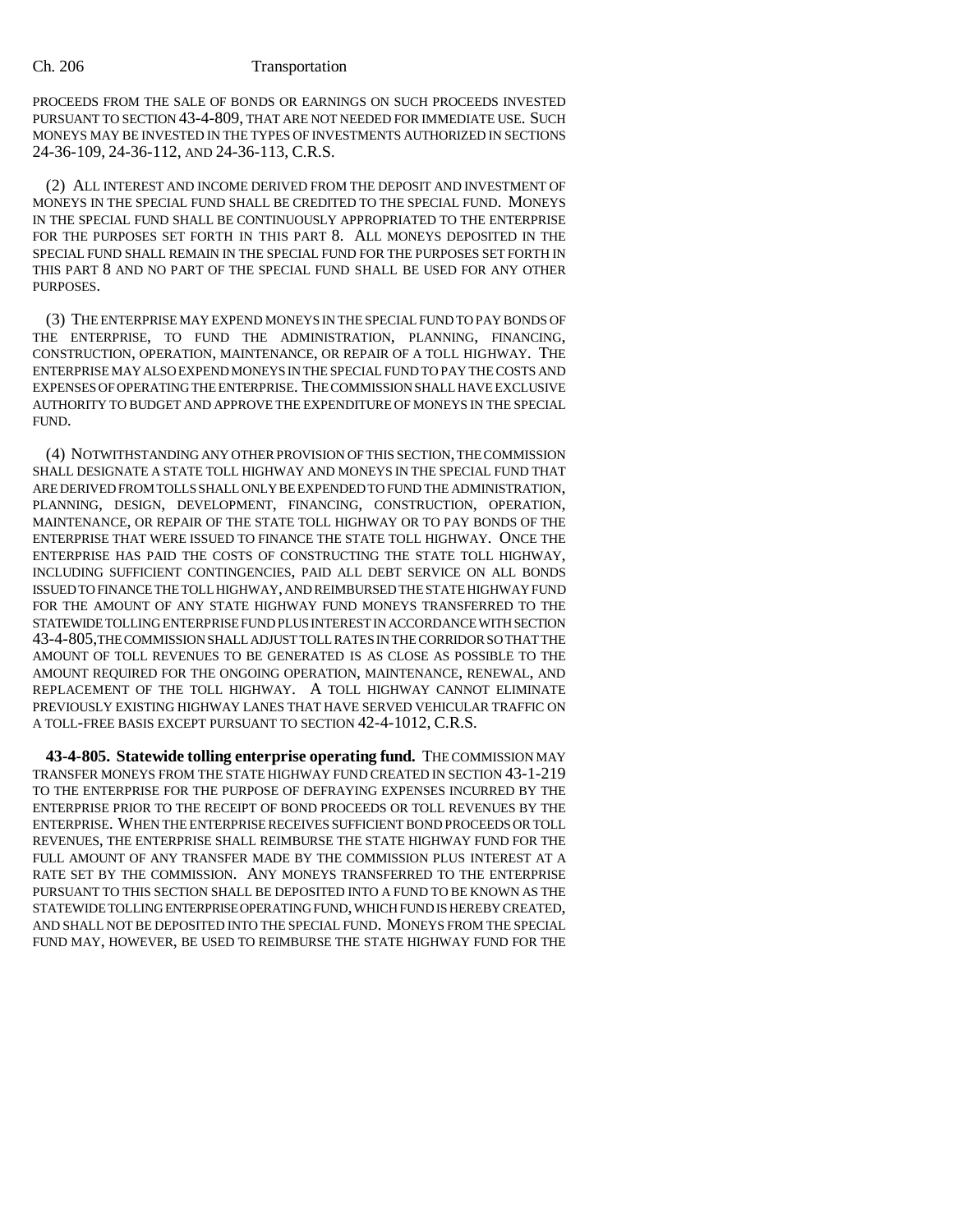AMOUNT OF ANY TRANSFER OR ANY INTEREST THEREON.

**43-4-806. Powers and duties of the commission when acting as the board of the enterprise - annual report.** (1) THE COMMISSION, IN ITS CAPACITY AS THE BOARD OF THE ENTERPRISE, HAS THE FOLLOWING POWERS AND DUTIES:

(a) TO ADVISE THE DIRECTOR;

(b) TO ADOPT BYLAWS FOR THE REGULATION OF ITS AFFAIRS AND CONDUCT OF ITS BUSINESS;

(c) TO ISSUE REVENUE BONDS, PAYABLE SOLELY FROM THE SPECIAL FUND, FOR THE PURPOSES OF PAYING THE COST OF FINANCING, CONSTRUCTING, OPERATING, OR MAINTAINING A TOLL HIGHWAY;

(d) TO ESTABLISH AND, FROM TIME TO TIME, INCREASE OR DECREASE FEES, TOLLS, RATES, AND CHARGES FOR THE PRIVILEGE OF TRAVELING ON OR THE USE OF THE PROPERTY OF A TOLL HIGHWAY:

(e) TO CHARGE AND COLLECT FEES AND CHARGES FOR THE USE OF OTHER PROPERTY OF THE ENTERPRISE;

(f) TO ACQUIRE, HOLD TITLE TO, AND DISPOSE OF REAL AND PERSONAL PROPERTY AS NECESSARY IN THE EXERCISE OF ITS POWERS AND PERFORMANCE OF ITS DUTIES;

(g) TO ACQUIRE BY PURCHASE, GIFT, GRANT, OR BY CONDEMNATION, AS PROVIDED IN ARTICLE 1 OF TITLE 38,C.R.S., ANY AND ALL RIGHTS-OF-WAY, LANDS, BUILDINGS, MONEYS, OR GROUNDS NECESSARY OR CONVENIENT FOR ITS AUTHORIZED PURPOSES;

(h) TO MAKE AND ENTER INTO CONTRACTS OR AGREEMENTS WITH A PRIVATE ENTITY TO FACILITATE A PUBLIC-PRIVATE INITIATIVE PURSUANT TO SECTIONS 43-1-1203 AND 43-1-1204, INCLUDING, BUT NOT LIMITED TO:

(I) AN AGREEMENT PURSUANT TO WHICH THE PRIVATE ENTITY IS AUTHORIZED TO ESTABLISH, INCREASE, OR DECREASE AND TO CHARGE AND COLLECT TOLLS, RATES, AND CHARGES FOR THE PRIVILEGE OF TRAVELING ON ANY TOLL PROJECT, SUBJECT TO THE SUPERVISION AND APPROVAL OF THE ENTERPRISE UNDER THE TERMS OF ANY SUCH AGREEMENT, BUT OTHERWISE WITHOUT ANY SUPERVISION OR APPROVAL BY ANY OTHER BOARD, AGENCY, BUREAU, COMMISSION, OR OFFICIAL OF THE STATE;

(II) AN AGREEMENT PURSUANT TO WHICH THE ENTERPRISE OR THE ENTERPRISE ON BEHALF OF THE DEPARTMENT OPERATES, MAINTAINS, OR PROVIDES TOLL ENFORCEMENT SERVICES OR OTHER SERVICES OR PROPERTY IN CONNECTION WITH A TOLL PROJECT;

(III) AN AGREEMENT PURSUANT TO WHICH A PRIVATE ENTITY OPERATES ALL OR ANY PORTION OF A TOLL PROJECT ON BEHALF OF THE ENTERPRISE; AND

(IV) AN AGREEMENT PURSUANT TO WHICH THE ENTERPRISE OR THE ENTERPRISE ON BEHALF OF THE DEPARTMENT OPERATES, MAINTAINS, OR PROVIDES LAW ENFORCEMENT SERVICES, TOLL ENFORCEMENT SERVICES, OR OTHER SERVICES OR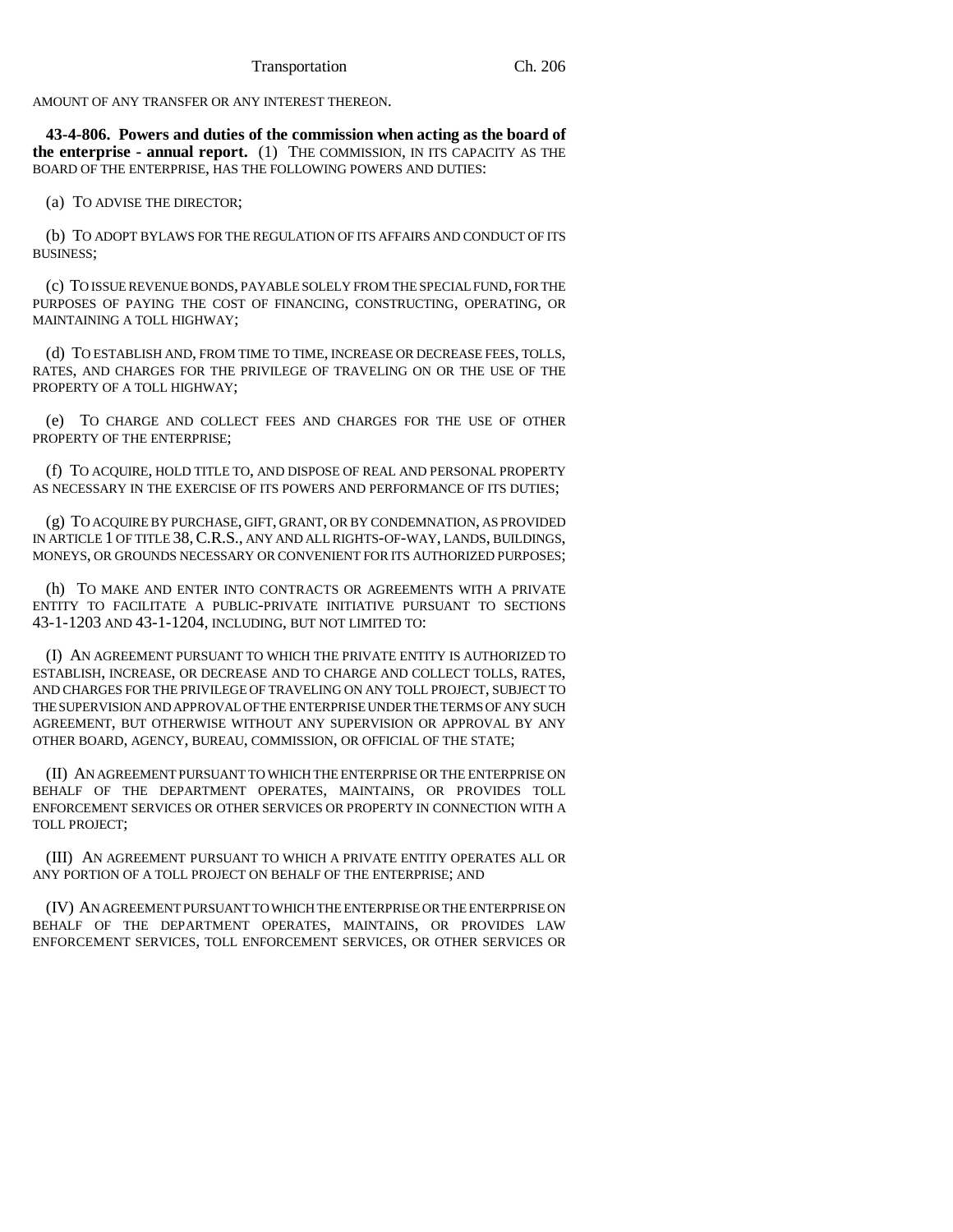PROPERTY IN CONNECTION WITH A TOLL PROJECT;

(i) TO MAKE AND TO ENTER INTO ALL OTHER CONTRACTS OR AGREEMENTS, INCLUDING INTERGOVERNMENTAL AGREEMENTS PURSUANT TO SECTION 29-1-203, C.R.S., THAT ARE NECESSARY OR INCIDENTAL TO THE EXERCISE OF ITS POWERS AND PERFORMANCE OF ITS DUTIES;

(j) TO EMPLOY OR CONTRACT FOR THE SERVICES OF CONSULTING ENGINEERS OR OTHER EXPERTS AS ARE NECESSARY IN ITS JUDGMENT TO CARRY OUT ITS POWERS AND DUTIES;

(k) TO PREPARE, OR CAUSE TO BE PREPARED, DETAILED PLANS, SPECIFICATIONS, OR ESTIMATES FOR THE FINANCING, CONSTRUCTION, RELOCATION, REPAIR, MAINTENANCE, OR OPERATION OF A TOLL HIGHWAY WITHIN THE STATE. A TOLL HIGHWAY CANNOT ELIMINATE PREVIOUSLY EXISTING HIGHWAY LANES THAT HAVE SERVED VEHICULAR TRAFFIC ON A TOLL-FREE BASIS EXCEPT PURSUANT TO SECTION 42-4-1012, C.R.S.

(l) TO ACQUIRE, CONSTRUCT, RELOCATE, OPERATE, REGULATE, AND MAINTAIN A TOLL HIGHWAY THROUGH AND WITHIN THE STATE;

(m) TO CONSTRUCT, MAINTAIN, AND OPERATE STATIONS FOR THE COLLECTION OF TOLLS ALONG A TOLL HIGHWAY;

(n) TO SET AND ADOPT, ON AN ANNUAL BASIS, A BUDGET FOR THE ENTERPRISE;

(o) TO PURCHASE, TRADE, EXCHANGE, ACQUIRE, BUY, SELL, LEASE, LEASE WITH AN OPTION TO PURCHASE, DISPOSE OF, OR ENCUMBER REAL OR PERSONAL PROPERTY OR ANY INTEREST THEREIN, INCLUDING EASEMENTS AND RIGHTS-OF-WAY, WITHOUT RESTRICTION OR LIMITATION;

(p) TO ENTER INTO INTEREST RATE EXCHANGE AGREEMENTS FOR BONDS THAT HAVE BEEN ISSUED IN ACCORDANCE WITH ARTICLE 59.3 OF TITLE 11, C.R.S.;

(q) PURSUANT TO SECTION 24-1-107.5, C.R.S., TO ESTABLISH, CREATE, AND APPROVE NONPROFIT ENTITIES AND BONDS ISSUED BY OR ON BEHALF OF SUCH NONPROFIT ENTITIES FOR THE PURPOSE OF FINANCING, CONSTRUCTING, OPERATING, OR MAINTAINING A TOLL HIGHWAY, TO ACCEPT THE ASSETS OF ANY SUCH NONPROFIT ENTITY, TO OBTAIN AN OPTION TO ACQUIRE THE ASSETS OF ANY SUCH NONPROFIT ENTITY BY PAYING SUCH BONDS, TO APPOINT OR APPROVE THE APPOINTMENT OF MEMBERS OF THE GOVERNING BOARD OF ANY SUCH NONPROFIT ENTITY, AND TO REMOVE THE MEMBERS OF THE GOVERNING BOARD OF ANY SUCH NONPROFIT ENTITY FOR CAUSE;

(r) TO TRANSFER MONEY, PROPERTY, OR OTHER ASSETS OF THE ENTERPRISE TO THE DEPARTMENT; AND

(s) TO HAVE AND EXERCISE ALL RIGHTS AND POWERS NECESSARY OR INCIDENTAL TO OR IMPLIED FROM THE SPECIFIC POWERS AND DUTIES GRANTED IN THIS SECTION.

(2) THE COMMISSION, ACTING AS THE BOARD OF THE ENTERPRISE, SHALL ENSURE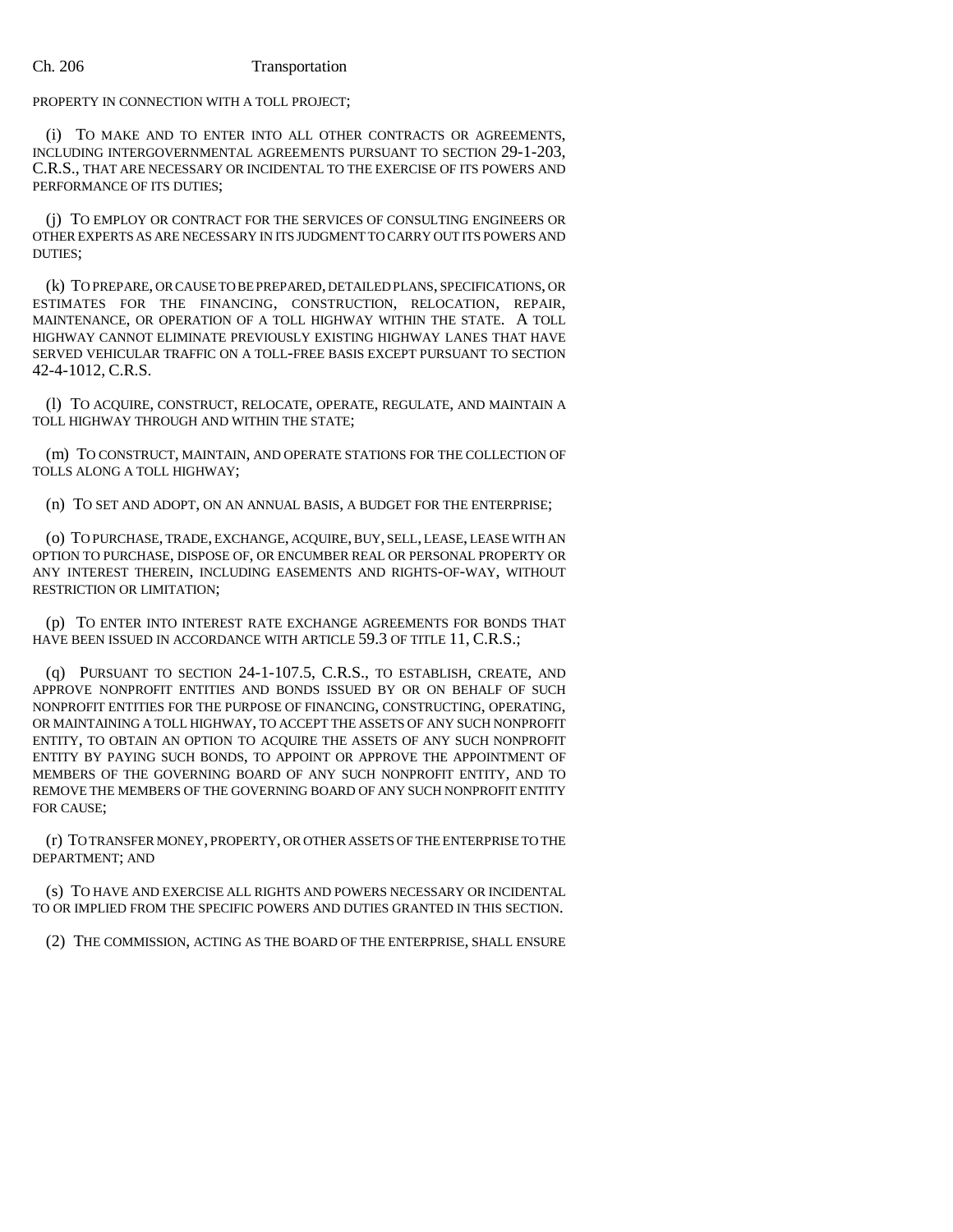UNRESTRICTED ACCESS BY ALL VEHICLES TO ANY TOLL HIGHWAY AND SHALL NOT REQUIRE THAT A PARTICULAR CLASS OF VEHICLES TRAVEL UPON ANY TOLL HIGHWAY, INCLUDING A TOLL HIGHWAY THAT PROVIDES ADDITIONAL CAPACITY ON AN EXISTING HIGHWAY. A TOLL HIGHWAY CANNOT ELIMINATE PREVIOUSLY EXISTING HIGHWAY LANES THAT HAVE SERVED VEHICULAR TRAFFIC ON A TOLL-FREE BASIS EXCEPT PURSUANT TO SECTION 42-4-1012, C.R.S.

(3) NO LATER THAN FEBRUARY 15, 2003, AND NO LATER THAN FEBRUARY 15 OF EACH YEAR THEREAFTER, THE COMMISSION SHALL PRESENT A REPORT TO THE TRANSPORTATION AND ENERGY COMMITTEE OF THE HOUSE OF REPRESENTATIVES AND THE GOVERNMENT, VETERANS AND MILITARY RELATIONS, AND TRANSPORTATION COMMITTEE OF THE SENATE THAT SHALL INCLUDE A SUMMARY OF THE ENTERPRISE'S ACTIVITIES FOR THE PREVIOUS YEAR, A STATEMENT OF CURRENT TOLL RATES AND ANY EXPECTED CHANGES, A SUMMARY OF THE STATUS OF ANY CURRENT TOLL PROJECTS, A STATEMENT OF THE ENTERPRISE'S REVENUES, EXPENSES OF THE ENTERPRISE, AND ANY RECOMMENDATIONS FOR STATUTORY CHANGES THAT THE COMMISSION DEEMS NECESSARY OR DESIRABLE. THE COMMITTEES SHALL REVIEW THE REPORT AND MAY RECOMMEND LEGISLATION. THE REPORT SHALL BE PUBLIC AND SHALL BE AVAILABLE ON THE WEBSITE OF THE DEPARTMENT ON OR BEFORE JANUARY 15 OF THE YEAR IN WHICH THE REPORT IS PRESENTED.

**43-4-807. Bonds.** (1) THE ENTERPRISE MAY, FROM TIME TO TIME, ISSUE BONDS FOR ANY OF ITS CORPORATE PURPOSES. THE BONDS SHALL BE ISSUED PURSUANT TO RESOLUTION OF THE COMMISSION ACTING IN ITS CAPACITY AS THE BOARD OF THE ENTERPRISE AND SHALL BE PAYABLE SOLELY OUT OF ALL OR A SPECIFIED PORTION OF THE MONEYS IN THE SPECIAL FUND.

(2) BONDS MAY BE EXECUTED AND DELIVERED BY THE ENTERPRISE AT SUCH TIMES, MAY BE IN SUCH FORM AND DENOMINATIONS AND INCLUDE SUCH TERMS AND MATURITIES, MAY BE SUBJECT TO OPTIONAL OR MANDATORY REDEMPTION PRIOR TO MATURITY WITH OR WITHOUT A PREMIUM, MAY BE IN FULLY REGISTERED FORM OR BEARER FORM REGISTRABLE AS TO PRINCIPAL OR INTEREST OR BOTH, MAY BEAR SUCH CONVERSION PRIVILEGES, MAY BE PAYABLE IN SUCH INSTALLMENTS AND AT SUCH TIMES NOT EXCEEDING FORTY-FIVE YEARS FROM THE DATE THEREOF, MAY BE PAYABLE AT SUCH PLACE OR PLACES WHETHER WITHIN OR WITHOUT THE STATE, MAY BEAR INTEREST AT SUCH RATE OR RATES PER ANNUM, WHICH MAY BE FIXED OR VARY ACCORDING TO INDEX, PROCEDURE, OR FORMULA OR AS DETERMINED BY THE ENTERPRISE OR ITS AGENTS, WITHOUT REGARD TO ANY INTEREST RATE LIMITATION APPEARING IN ANY OTHER LAW OF THE STATE, MAY BE SUBJECT TO PURCHASE AT THE OPTION OF THE HOLDER OR THE ENTERPRISE, MAY BE EVIDENCED IN SUCH MANNER, MAY BE EXECUTED BY SUCH OFFICERS OF THE ENTERPRISE, INCLUDING THE USE OF ONE OR MORE FACSIMILE SIGNATURES SO LONG AS AT LEAST ONE MANUAL SIGNATURE APPEARS ON THE BONDS, WHICH MAY BE EITHER OF AN OFFICER OF THE ENTERPRISE OR OF AN AGENT AUTHENTICATING THE SAME, MAY BE IN THE FORM OF COUPON BONDS THAT HAVE ATTACHED INTEREST COUPONS BEARING A MANUAL OR FACSIMILE SIGNATURE OF AN OFFICER OF THE ENTERPRISE, AND MAY CONTAIN SUCH PROVISIONS NOT INCONSISTENT WITH THIS PART 8 ALL AS PROVIDED IN THE RESOLUTION OF THE ENTERPRISE UNDER WHICH THE BONDS ARE AUTHORIZED TO BE ISSUED OR AS PROVIDED IN A TRUST INDENTURE BETWEEN THE ENTERPRISE AND ANY COMMERCIAL BANK OR TRUST COMPANY HAVING FULL TRUST POWERS.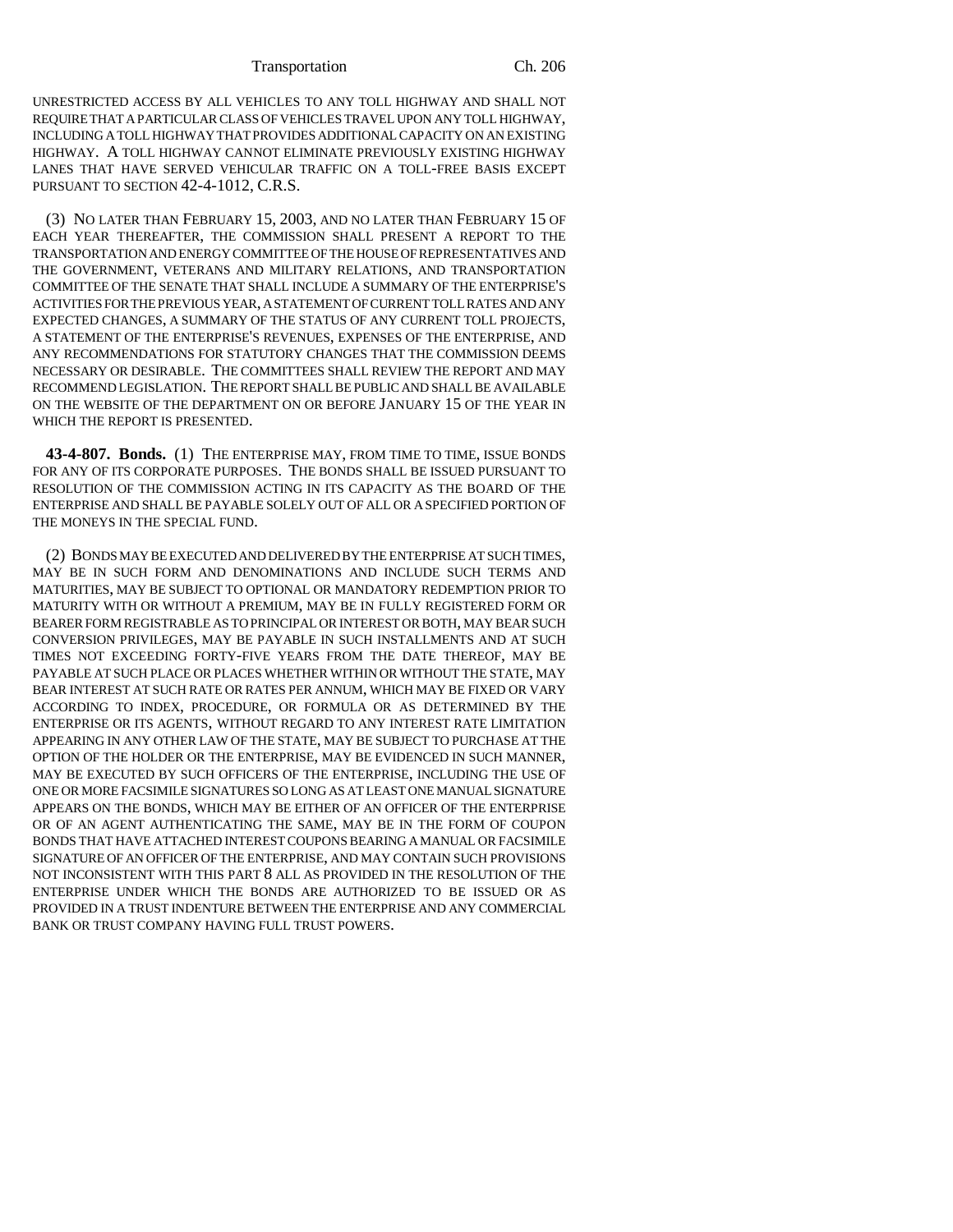(3) BONDS OF THE ENTERPRISE MAY BE SOLD AT PUBLIC OR PRIVATE SALE AT SUCH PRICE OR PRICES, IN SUCH MANNER, AND AT SUCH TIMES AS DETERMINED BY THE COMMISSION, AND THE COMMISSION MAY PAY ALL FEES, EXPENSES, AND COMMISSIONS THAT IT DEEMS NECESSARY OR ADVANTAGEOUS IN CONNECTION WITH THE SALE OF THE BONDS. THE POWER TO FIX THE DATE OF SALE OF THE BONDS, TO RECEIVE BIDS OR PROPOSALS, TO AWARD AND SELL BONDS, TO FIX INTEREST RATES, AND TO TAKE ALL OTHER ACTION NECESSARY TO SELL AND DELIVER THE BONDS MAY BE DELEGATED TO AN OFFICER OR AGENT OF THE ENTERPRISE. ANY OUTSTANDING BONDS MAY BE REFUNDED BY THE ENTERPRISE PURSUANT TO ARTICLE 56 OF TITLE 11, C.R.S. ALL BONDS AND ANY INTEREST COUPONS APPLICABLE THERETO ARE DECLARED TO BE NEGOTIABLE INSTRUMENTS.

(4) THE RESOLUTION OR TRUST INDENTURE AUTHORIZING THE ISSUANCE OF THE BONDS MAY PLEDGE ALL OR A PORTION OF THE SPECIAL FUND, MAY CONTAIN SUCH PROVISIONS FOR PROTECTING AND ENFORCING THE RIGHTS AND REMEDIES OF HOLDERS OF ANY OF THE BONDS AS THE ENTERPRISE DEEMS APPROPRIATE, MAY SET FORTH THE RIGHTS AND REMEDIES OF THE HOLDERS OF ANY OF THE BONDS, AND MAY CONTAIN PROVISIONS THAT THE ENTERPRISE DEEMS APPROPRIATE FOR THE SECURITY OF THE HOLDERS OF THE BONDS, INCLUDING, BUT NOT LIMITED TO, PROVISIONS FOR LETTERS OF CREDIT, INSURANCE, STANDBY CREDIT AGREEMENTS, OR OTHER FORMS OF CREDIT ENSURING TIMELY PAYMENT OF THE BONDS, INCLUDING THE REDEMPTION PRICE OR THE PURCHASE PRICE.

(5) ANY PLEDGE OF THE SPECIAL FUND OR OTHER PROPERTY MADE BY THE ENTERPRISE OR BY ANY PERSON OR GOVERNMENTAL UNIT WITH WHICH THE ENTERPRISE CONTRACTS SHALL BE VALID AND BINDING FROM THE TIME THE PLEDGE IS MADE. THE SPECIAL FUND OR OTHER PROPERTY SO PLEDGED SHALL IMMEDIATELY BE SUBJECT TO THE LIEN OF SUCH PLEDGE WITHOUT ANY PHYSICAL DELIVERY OR FURTHER ACT, AND THE LIEN OF SUCH PLEDGE SHALL BE VALID AND BINDING AGAINST ALL PARTIES HAVING CLAIMS OF ANY KIND IN TORT, CONTRACT, OR OTHERWISE AGAINST THE PLEDGING PARTY REGARDLESS OF WHETHER SUCH CLAIMING PARTY HAS NOTICE OF SUCH LIEN. THE INSTRUMENT BY WHICH THE PLEDGE IS CREATED NEED NOT BE RECORDED OR FILED.

(6) NEITHER THE MEMBERS OF THE COMMISSION, EMPLOYEES OF THE ENTERPRISE, NOR ANY PERSON EXECUTING THE BONDS SHALL BE LIABLE PERSONALLY ON THE BONDS OR SUBJECT TO ANY PERSONAL LIABILITY OR ACCOUNTABILITY BY REASON OF THE ISSUANCE THEREOF.

(7) THE ENTERPRISE MAY PURCHASE ITS BONDS OUT OF ANY AVAILABLE MONEYS AND MAY HOLD, PLEDGE, CANCEL, OR RESELL SUCH BONDS SUBJECT TO AND IN ACCORDANCE WITH AGREEMENTS WITH THE HOLDERS THEREOF.

**43-4-808. Investments.** THE ENTERPRISE MAY INVEST OR DEPOSIT ANY PROCEEDS AND ANY INTEREST FROM THE SALE OF BONDS IN THE MANNER PROVIDED BY PART 6 OF ARTICLE 75 OF TITLE 24, C.R.S. IN ADDITION, THE ENTERPRISE MAY DIRECT A CORPORATE TRUSTEE THAT HOLDS SUCH PROCEEDS AND ANY INTEREST TO INVEST OR DEPOSIT SUCH PROCEEDS AND ANY INTEREST IN INVESTMENTS OR DEPOSITS OTHER THAN THOSE SPECIFIED BY SAID PART 6 IF THE COMMISSION DETERMINES, BY RESOLUTION, THAT SUCH INVESTMENT OR DEPOSIT MEETS THE STANDARD ESTABLISHED IN SECTION 15-1-304,C.R.S., THE INCOME IS AT LEAST COMPARABLE TO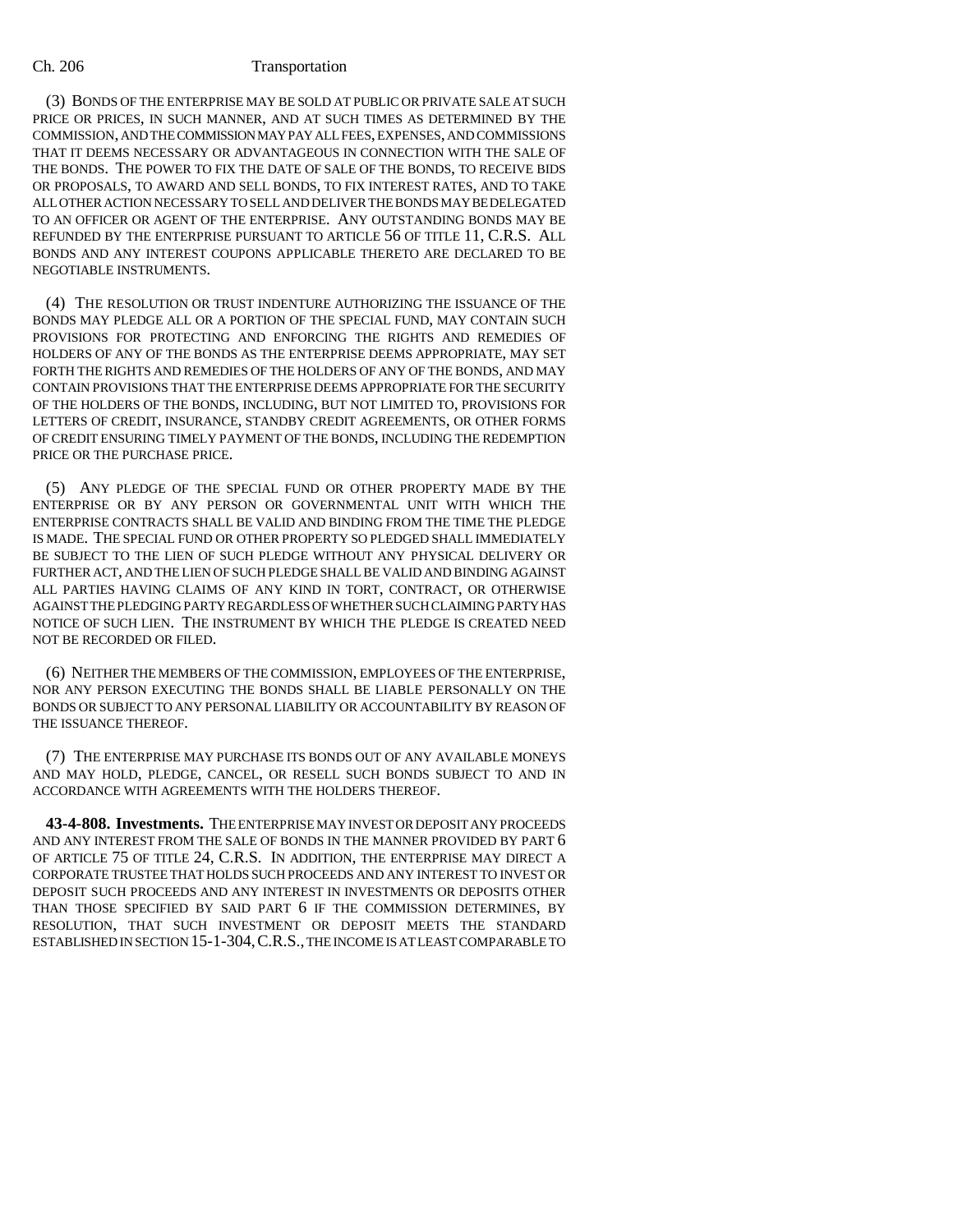INCOME AVAILABLE ON INVESTMENTS OR DEPOSITS SPECIFIED BY SAID PART 6, AND SUCH INVESTMENT WILL ASSIST THE ENTERPRISE IN THE FINANCING, CONSTRUCTION, MAINTENANCE, OR OPERATION OF A TOLL HIGHWAY.

**43-4-809. Bonds eligible for investment.** ALL BANKS, TRUST COMPANIES, SAVINGS AND LOAN ASSOCIATIONS, INSURANCE COMPANIES, EXECUTORS, ADMINISTRATORS, GUARDIANS, TRUSTEES, AND OTHER FIDUCIARIES MAY LEGALLY INVEST ANY MONEYS WITHIN THEIR CONTROL IN ANY BONDS ISSUED UNDER THIS PART 8. PUBLIC ENTITIES, AS DEFINED IN SECTION 24-75-601 (1), C.R.S., MAY INVEST PUBLIC MONEYS IN SUCH BONDS ONLY IF SUCH BONDS SATISFY THE INVESTMENT REQUIREMENTS ESTABLISHED IN PART 6 OF ARTICLE 75 OF TITLE 24, C.R.S.

**43-4-810. Exemption from taxation - securities laws.** THE INCOME OR OTHER REVENUES OF THE ENTERPRISE, ALL PROPERTIES AT ANY TIME OWNED BY THE ENTERPRISE, AND BONDS ISSUED BY THE ENTERPRISE, AND THE TRANSFER OF AND THE INCOME FROM ANY BONDS ISSUED BY THE ENTERPRISE SHALL BE EXEMPT FROM ALL TAXATION AND ASSESSMENTS IN THE STATE. IN THE RESOLUTION OR INDENTURE AUTHORIZING THE BONDS, THE ENTERPRISE MAY WAIVE THE EXEMPTION FROM FEDERAL INCOME TAXATION FOR INTEREST ON THE BONDS. BONDS ISSUED BY THE ENTERPRISE SHALL BE EXEMPT FROM THE PROVISIONS OF ARTICLE 51 OF TITLE 11, C.R.S.

**43-4-811. Traffic laws - toll collection.** (1) THE TRAFFIC LAWS OF THIS STATE, AND THOSE OF ANY MUNICIPALITY THROUGH WHICH A TOLL HIGHWAY PASSES, AND THE ENTERPRISE'S REGULATIONS REGARDING TOLL COLLECTION AND ENFORCEMENT SHALL PERTAIN TO AND GOVERN THE USE OF ANY SUCH TOLL HIGHWAY. STATE AND LOCAL LAW ENFORCEMENT AUTHORITIES ARE AUTHORIZED TO ENTER INTO TRAFFIC AND TOLL ENFORCEMENT AGREEMENTS WITH THE ENTERPRISE. ANY MONEYS RECEIVED BY A STATE LAW ENFORCEMENT AUTHORITY PURSUANT TO SUCH TOLL ENFORCEMENT AGREEMENT SHALL BE SUBJECT TO ANNUAL APPROPRIATIONS BY THE GENERAL ASSEMBLY TO SUCH LAW ENFORCEMENT AUTHORITY FOR THE PURPOSE OF PERFORMING ITS DUTIES PURSUANT TO SUCH AGREEMENT.

(2) THE ENTERPRISE MAY ADOPT, BY RESOLUTION OF THE COMMISSION, REGULATIONS PERTAINING TO THE ENFORCEMENT OF TOLL COLLECTION AND PROVIDING A CIVIL PENALTY FOR TOLL EVASION. THE CIVIL PENALTY ESTABLISHED BY THE ENTERPRISE FOR ANY TOLL EVASION SHALL BE NOT LESS THAN TEN DOLLARS NOR MORE THAN ONE HUNDRED DOLLARS IN ADDITION TO ANY COSTS IMPOSED BY A COURT. THE ENTERPRISE MAY USE STATE OF THE ART TECHNOLOGY, INCLUDING, BUT NOT LIMITED TO, AUTOMATIC VEHICLE IDENTIFICATION PHOTOGRAPHY, TO AID IN THE COLLECTION OF TOLLS AND ENFORCEMENT OF TOLL VIOLATIONS.

(3) (a) ANY PERSON WHO EVADES A TOLL ESTABLISHED BY THE ENTERPRISE SHALL BE SUBJECT TO THE CIVIL PENALTY ESTABLISHED BY THE ENTERPRISE FOR TOLL EVASION. ANY PEACE OFFICER, LEVEL I, AS DEFINED IN SECTION 18-1-901 (3) (l) (I), C.R.S., SHALL HAVE THE AUTHORITY TO ISSUE CIVIL PENALTY ASSESSMENTS, OR MUNICIPAL SUMMONS AND COMPLAINTS IF AUTHORIZED PURSUANT TO A MUNICIPAL ORDINANCE, FOR SUCH TOLL EVASION.

(b) AT ANY TIME THAT A PERSON IS CITED FOR TOLL EVASION, THE PERSON OPERATING THE MOTOR VEHICLE INVOLVED SHALL BE GIVEN EITHER A NOTICE IN THE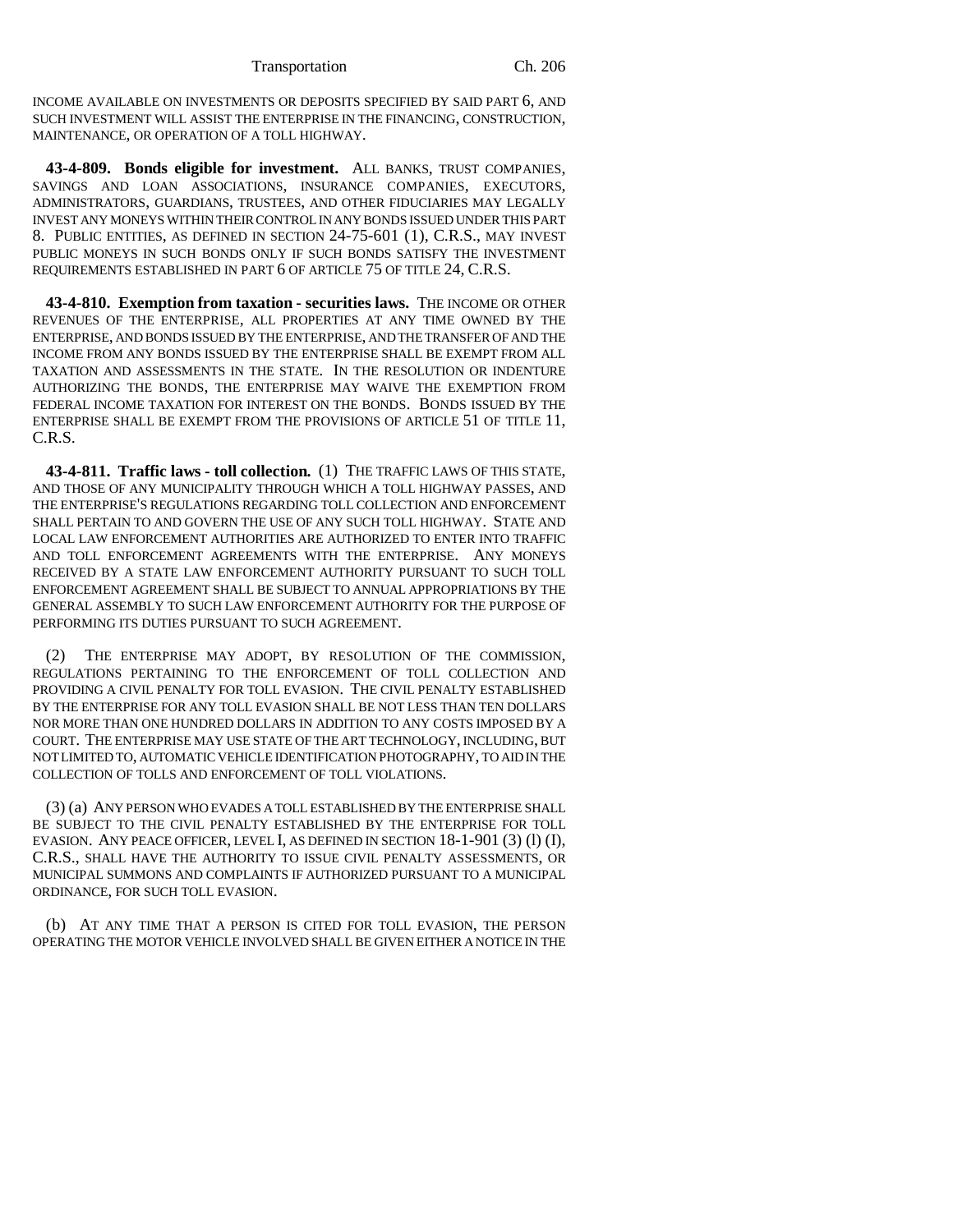FORM OF A CIVIL PENALTY ASSESSMENT NOTICE OR A MUNICIPAL SUMMONS AND COMPLAINT.

(c) IF A CIVIL PENALTY ASSESSMENT NOTICE IS ISSUED, SUCH NOTICE SHALL BE TENDERED BY A PEACE OFFICER, LEVEL I, AND SHALL CONTAIN THE NAME AND ADDRESS OF THE PERSON OPERATING THE MOTOR VEHICLE INVOLVED, THE LICENSE NUMBER OF THE MOTOR VEHICLE, SUCH PERSON'S DRIVER'S LICENSE NUMBER, THE NATURE OF THE VIOLATION, THE AMOUNT OF THE PENALTY PRESCRIBED FOR THE VIOLATION, THE DATE OF THE NOTICE, A PLACE FOR SUCH PERSON TO EXECUTE A SIGNED ACKNOWLEDGMENT OF SUCH PERSON'S RECEIPT OF THE CIVIL PENALTY ASSESSMENT NOTICE, A PLACE FOR SUCH PERSON TO EXECUTE A SIGNED ACKNOWLEDGMENT OF LIABILITY FOR THE CITED VIOLATION, AND SUCH OTHER INFORMATION AS MAY BE REQUIRED BY LAW TO CONSTITUTE THE NOTICE AS A COMPLAINT TO APPEAR IN COURT SHOULD THE PRESCRIBED PENALTY NOT BE PAID WITHIN TWENTY DAYS. EVERY CITED PERSON SHALL EXECUTE THE SIGNED ACKNOWLEDGMENT OF THE PERSON'S RECEIPT OF THE CIVIL PENALTY ASSESSMENT NOTICE.

(d) THE ACKNOWLEDGMENT OF LIABILITY SHALL BE EXECUTED AT THE TIME THE CITED PERSON PAYS THE PRESCRIBED PENALTY. THE PERSON CITED SHALL PAY THE CIVIL PENALTY AUTHORIZED BY THE ENTERPRISE AT THE OFFICE OF THE ENTERPRISE EITHER IN PERSON OR BY POSTMARKING SUCH PAYMENT WITHIN TWENTY DAYS OF THE NOTICE. IF THE PERSON CITED DOES NOT PAY THE PRESCRIBED PENALTY WITHIN TWENTY DAYS OF THE NOTICE, THE CIVIL PENALTY ASSESSMENT NOTICE SHALL CONSTITUTE A COMPLAINT TO APPEAR IN COURT, AND THE PERSON CITED SHALL, WITHIN THE TIME SPECIFIED IN THE CIVIL PENALTY ASSESSMENT NOTICE, FILE AN ANSWER TO THIS COMPLAINT WITH THE COUNTY COURT FOR THE COUNTY IN WHICH THE CIVIL PENALTY ASSESSMENT WAS ISSUED.

(e) IF A MUNICIPAL SUMMONS AND COMPLAINT IS ISSUED, THE ADJUDICATION OF THE VIOLATION SHALL BE CONDUCTED AND THE FORMAT OF THE SUMMONS AND COMPLAINT SHALL BE DETERMINED PURSUANT TO THE TERMS OF THE MUNICIPAL ORDINANCE AUTHORIZING ISSUANCE OF THE SUMMONS AND COMPLAINT. IN NO CASE SHALL THE PENALTY UPON CONVICTION FOR VIOLATION OF A MUNICIPAL ORDINANCE FOR TOLL EVASION EXCEED THE LIMIT ESTABLISHED IN SUBSECTION (2) OF THIS SECTION.

(4) THE RESPECTIVE COURTS OF THE MUNICIPALITIES, COUNTIES, THE CITY AND COUNTY OF DENVER, AND THE CITY AND COUNTY OF BROOMFIELD HAVE JURISDICTION TO TRY ALL CASES ARISING UNDER MUNICIPAL ORDINANCES AND STATE LAWS GOVERNING THE USE OF A TOLL HIGHWAY AND ARISING UNDER THE TOLL EVASION CIVIL PENALTY REGULATIONS ENACTED BY THE ENTERPRISE. VENUE FOR SUCH CASES SHALL BE IN THE MUNICIPALITY, COUNTY, OR CITY AND COUNTY WHERE THE ALLEGED VIOLATION OF MUNICIPAL ORDINANCE, STATE LAW, OR REGULATION OF THE ENTERPRISE OCCURRED.

(5) THE AGGREGATE AMOUNT OF PENALTIES, EXCLUSIVE OF COURT COSTS, COLLECTED AS A RESULT OF CIVIL PENALTIES IMPOSED PURSUANT TO RESOLUTIONS ADOPTED AS AUTHORIZED IN SUBSECTION (2) OF THIS SECTION SHALL BE REMITTED TO THE ENTERPRISE, AND SHALL BE APPLIED BY THE ENTERPRISE TO DEFRAY THE COSTS AND EXPENSES OF ENFORCING THE LAWS OF THE STATE AND THE REGULATIONS OF THE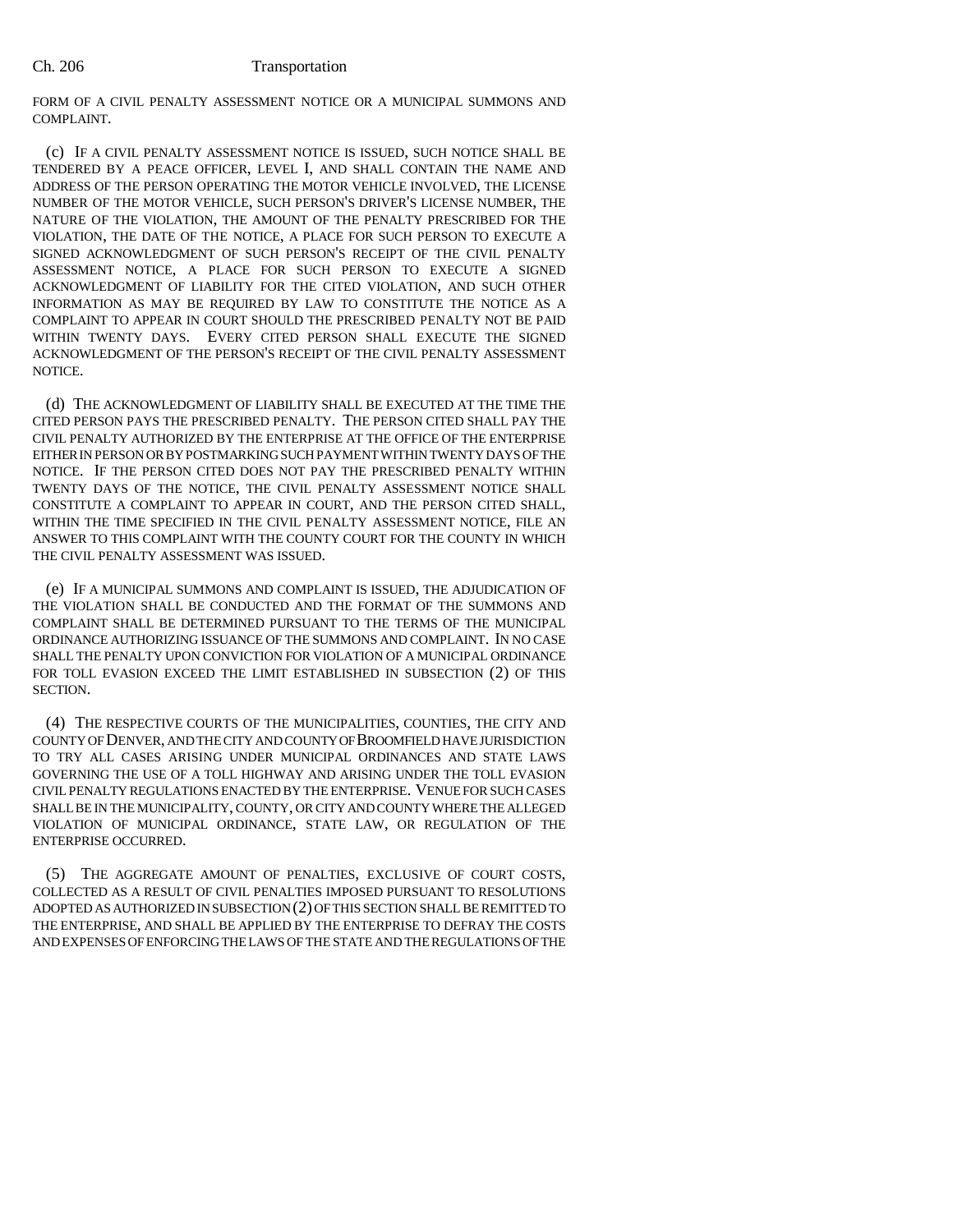ENTERPRISE. IF A MUNICIPAL SUMMONS OR COMPLAINT IS ISSUED, THE AGGREGATE PENALTY SHALL BE APPORTIONED PURSUANT TO THE TERMS OF ANY ENFORCEMENT AGREEMENT.

(6) (a) IN ADDITION TO THE PENALTY ASSESSMENT PROCEDURE PROVIDED FOR IN SUBSECTION (3) OF THIS SECTION, WHERE AN INSTANCE OF TOLL EVASION IS EVIDENCED BY AUTOMATIC VEHICLE IDENTIFICATION PHOTOGRAPHY OR OTHER TECHNOLOGY NOT INVOLVING A PEACE OFFICER, A CIVIL PENALTY ASSESSMENT NOTICE MAY BE ISSUED AND SENT BY FIRST-CLASS MAIL BY THE ENTERPRISE TO THE REGISTERED OWNER OF THE MOTOR VEHICLE INVOLVED. SUCH NOTICE SHALL CONTAIN THE NAME AND ADDRESS OF THE REGISTERED OWNER OF THE VEHICLE INVOLVED, THE LICENSE NUMBER OF THE VEHICLE INVOLVED, THE DATE OF THE NOTICE, THE TIME AND LOCATION OF THE VIOLATION, THE AMOUNT OF THE PENALTY PRESCRIBED FOR THE VIOLATION, A PLACE FOR SUCH PERSON TO EXECUTE A SIGNED ACKNOWLEDGMENT OF LIABILITY FOR THE CITED VIOLATION, AND SUCH OTHER INFORMATION AS MAY BE REQUIRED BY LAW TO CONSTITUTE THE NOTICE AS A COMPLAINT TO APPEAR IN COURT.

(b) SHOULD THE PRESCRIBED PENALTY NOT BE PAID WITHIN TWENTY DAYS OF THE NOTICE, IN ORDER TO ENSURE THAT ADEQUATE NOTICE HAS BEEN GIVEN, THE ENTERPRISE SHALL SEND A SECOND PENALTY ASSESSMENT NOTICE BY CERTIFIED MAIL, RETURN RECEIPT REQUESTED, CONTAINING THE SAME INFORMATION AS SET FORTH IN PARAGRAPH (a) OF THIS SUBSECTION (6). SUCH NOTICE SHALL SPECIFY THAT THE ALLEGED VIOLATOR MAY PAY THE SAME PENALTY ASSESSMENT AT ANY TIME PRIOR TO THE SCHEDULED HEARING.

(c) THE PROVISIONS OF PARAGRAPH (d) OF SUBSECTION (3) OF THIS SECTION CONCERNING PAYMENT OF THE PRESCRIBED PENALTY, AND FAILURE TO PAY, SHALL APPLY TO PENALTY ASSESSMENT NOTICES MAILED BY THE ENTERPRISE PURSUANT TO THIS SUBSECTION (6).

**43-4-812. Applicability of other laws.** (1) NOTWITHSTANDING ANY LAW TO THE CONTRARY, THE ENTERPRISE SHALL NOT BE SUBJECT TO THE PROVISIONS OF THE "PROCUREMENT CODE", ARTICLES 101 TO 112 OF TITLE 24, C.R.S.

(2) THE ENTERPRISE SHALL BE SUBJECT TO THE OPEN MEETINGS PROVISIONS OF THE COLORADO SUNSHINE LAW CONTAINED IN PART 4 OF ARTICLE 6 OF TITLE 24, C.R.S., AND THE OPEN RECORDS PROVISIONS OF ARTICLE 72 OF TITLE 24, C.R.S.

(3) NOTWITHSTANDING ANY OTHER LAW TO THE CONTRARY, THE PROVISIONS OF PART 3 OF ARTICLE 3 OF THIS TITLE AND ARTICLE 45 OF TITLE 7, C.R.S., SHALL NOT APPLY TO ANY TOLL HIGHWAY THAT IS FINANCED, CONSTRUCTED, OPERATED, OR MAINTAINED PURSUANT TO THIS PART 8 OR TO ANY PUBLIC-PRIVATE INITIATIVE PURSUANT TO SECTION 43-1-1203 OR 43-1-1204.

(4) REVENUES OF THE ENTERPRISE SHALL NOT BE SUBJECT TO THE PROVISIONS OF SECTION 43-1-1205.

(5) A TOLL HIGHWAY FINANCED, CONSTRUCTED, OPERATED, OR MAINTAINED PURSUANT TO THIS PART 8 SHALL CONFORM TO AND BE AN APPROVED PART OF THE APPLICABLE REGIONAL TRANSPORTATION PLAN AND THE STATEWIDE